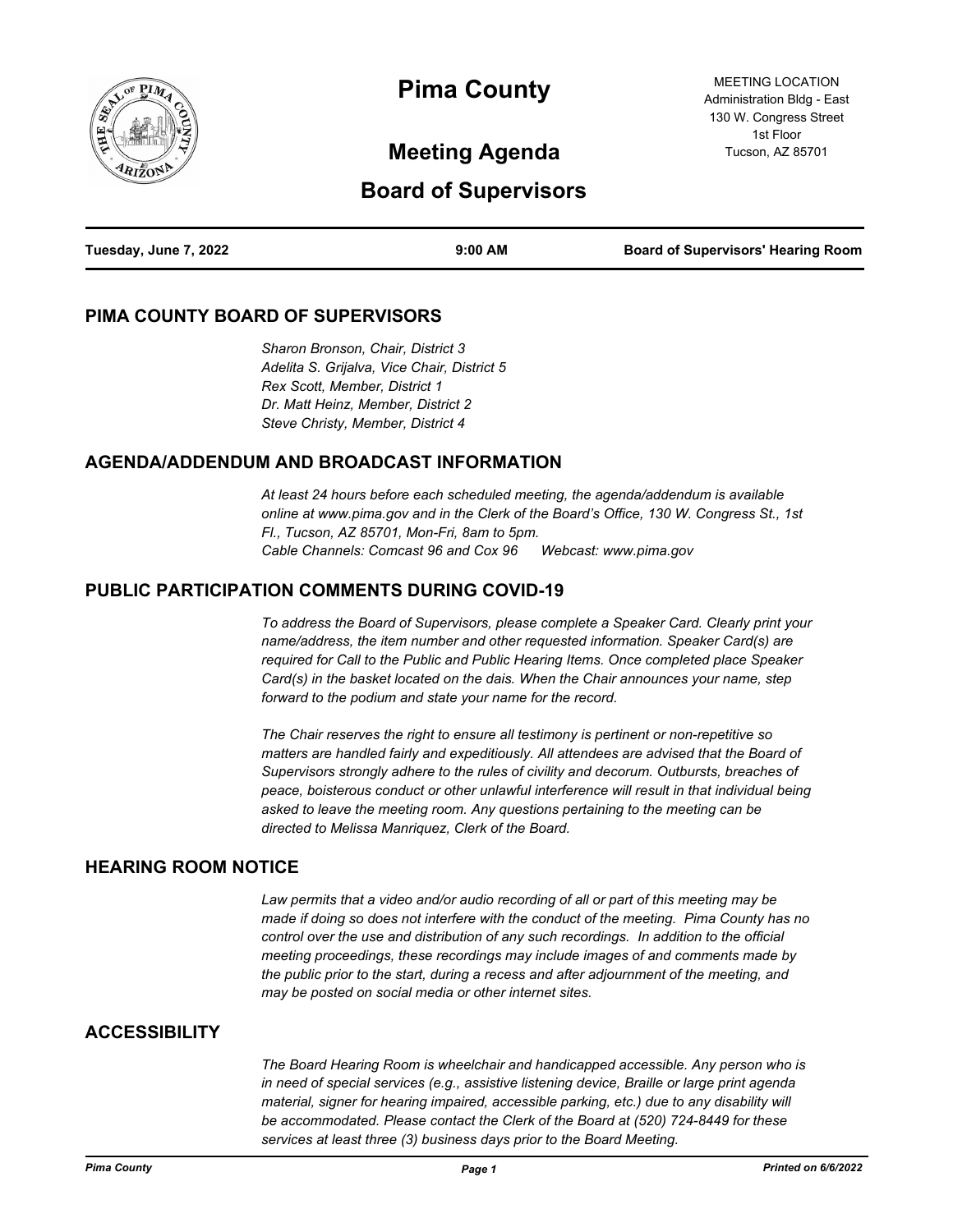**Clerk's Note: Members of the Pima County Board of Supervisors will attend either in person or by telephone, video or internet conferencing.**

**In accordance with the latest Pima County Public Health Advisory Update, effective March 12, 2022, it is recommended that employees, County vendors and members of the public who access County facilities wear a mask in all County facilities as follows:**

- **a. In common areas, lobbies and elevators.**
- **b. In areas where proper physical distancing is not possible (less then 6 feet).**
- **c. In areas where there is not a protective barrier.**

**In addition, it is recommended that employees, County vendors and members of the public who are 65 years of age or older or have high-risk underlying medical conditions wear a mask in all County facilities.**

**Seating capacity in the Board of Supervisors Hearing Room will be limited to accommodate recommended physical distancing.**

**The meeting can be streamed via the following links: BOS Agenda June 7, 2022 (http://pima.granicus.com/ViewPublisher.php?view\_id=3), on YouTube (https://www.youtube.com/c/PimaCountyArizona/), or via Cox and Comcast Cable Channel 96. Television viewing will be available in the lobby at 130 West Congress, 1st Floor.**

- **1. ROLL CALL**
- **2. PLEDGE OF ALLEGIANCE**
- **3. LAND ACKNOWLEDGEMENT STATEMENT**
- **4. PAUSE 4 PAWS**

#### **PRESENTATION**

**5.** Presentation of the Dr. June Webb-Vignery Advocacy Award from the Metropolitan Education Commission presented by Dr. June Webb-Vignery and Mrs. Mary Belle McCorkle, to the Pima County Board of Supervisors in recognition of their extraordinary work during the pandemic. (District 3) *Attachments:* [PRES\\_DrJuneWebb-VigneryAdvocAward-MEC\\_Dist3Submittal](http://pima.legistar.com/gateway.aspx?M=F&ID=4d184164-3efb-46b9-97a1-a54a377d27e8.pdf)

### **6. E-Pollbook Demonstration** Electronic pollbook demonstration provided by the Elections Department. *Attachments:* [PRES\\_CommentLetter\\_6-6-22\\_Redacted](http://pima.legistar.com/gateway.aspx?M=F&ID=90230f0e-eae5-4cf4-820d-217b04ca8ed1.pdf)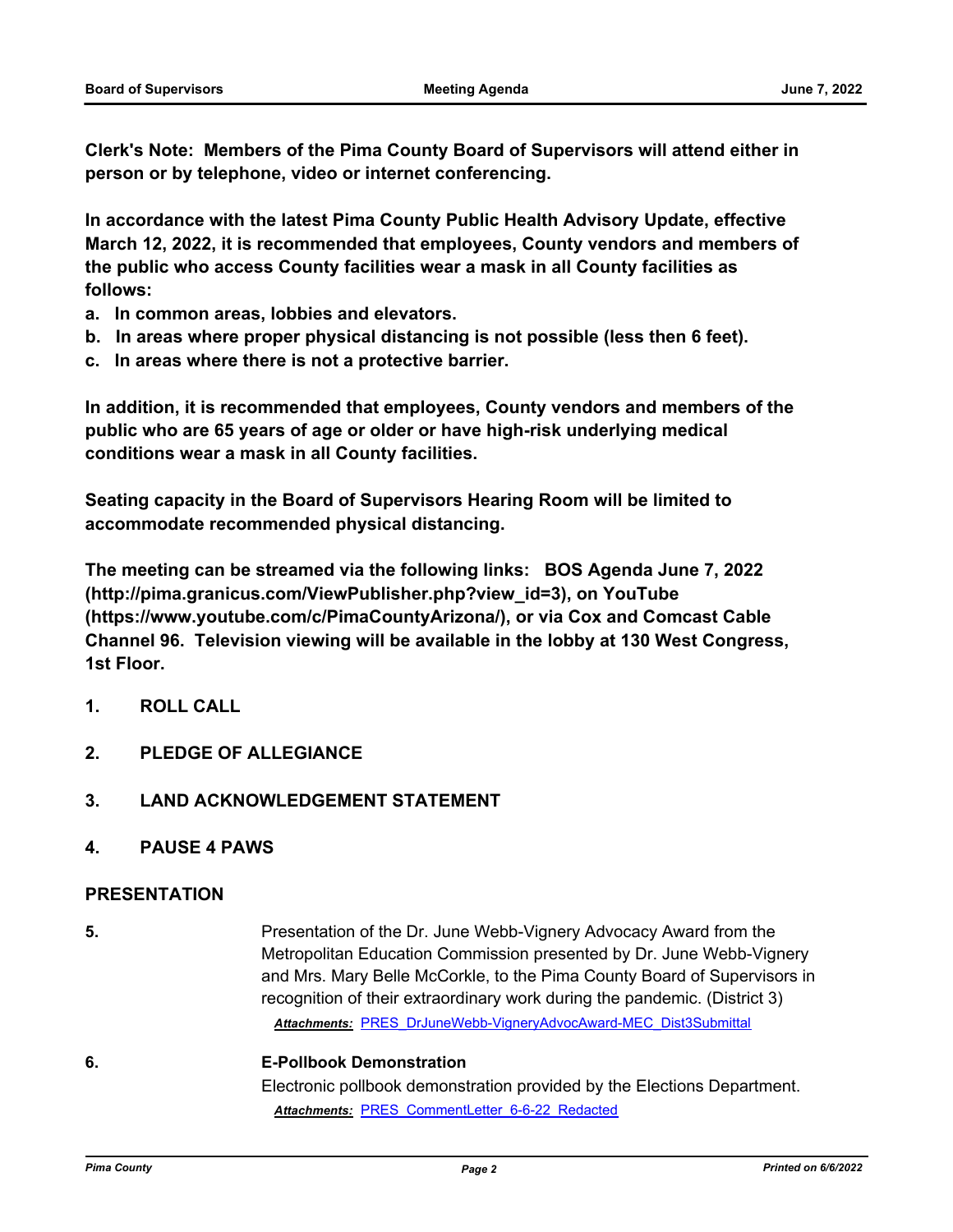#### **PRESENTATION/PROCLAMATION**

**7. Presentation of a proclamation to Matthew McGlone, Community Outreach** Coordinator, Pima County Office of Emergency Management, Ken Drozd, Warning Coordination Meteorologist, National Oceanic and Atmospheric Administration and Courtney Slanaker, Executive Director, Southern Arizona Red Cross, proclaiming the week of June 12 through 18, 2022 to be: "MONSOON SAFETY AWARENESS WEEK"

*Attachments:* [PROC\\_MonsoonSafetyAwarenessWeek](http://pima.legistar.com/gateway.aspx?M=F&ID=ceba0ca7-9042-4271-9203-88f62c513b2d.pdf)

#### **8. CALL TO THE PUBLIC**

**Individuals wishing to participate telephonically at Call to the Public must contact the Clerk of the Board's Office at 520-724-8449, to register their request and obtain remote access information, by the deadline of Monday, June 6, 2022 at 5:00 p.m. Each speaker will be limited to 3 minutes and the number of speakers may be limited due to a high volume of requests. Please be aware that you may not be called upon to speak. eComments can also be submitted to COB\_mail@pima.gov.**

*Attachments:* [CalltothePublic\\_Aaron\\_6-6-22\\_Redacted](http://pima.legistar.com/gateway.aspx?M=F&ID=5d09545e-b73e-4123-8a17-69d4b553511c.pdf)

#### **EXECUTIVE SESSION**

*(Clerk's Note: As of the posting date of 6/1/22, no executive session item has been placed on the regular agenda. However, this is subject to any addendum. Pursuant to A.R.S. §38-431.03(A)(3) the Board of Supervisors, or the Board sitting as other boards, may vote to go into executive session for the purpose of obtaining legal advice from its counsel with respect to any item listed on this agenda or any addendum thereto.)*

#### **BOARD OF SUPERVISORS SITTING AS OTHER BOARDS**

#### **FLOOD CONTROL DISTRICT BOARD**

**9. Public Sewer Easement**

Staff recommends approval of a sewer easement on property located at Section 5, T15S, R12E, G&SRM, Pima County, Arizona. (District 3) *Attachments:* [RP\\_PublicSewerEasement](http://pima.legistar.com/gateway.aspx?M=F&ID=f1484c4c-573a-46da-ba53-45590deefdc2.pdf)

#### **10. Contract**

Tucson Airport Authority, to provide for Regional Drainage Facility - Tucson International Airport, Flood Control Tax Levy Fund, contract amount \$720,000.00 (CT-FC-22-370)

*Attachments:* [CT-FC-22-370](http://pima.legistar.com/gateway.aspx?M=F&ID=7cbcf945-d3c1-492b-8dd9-2c95f62ba7a7.pdf)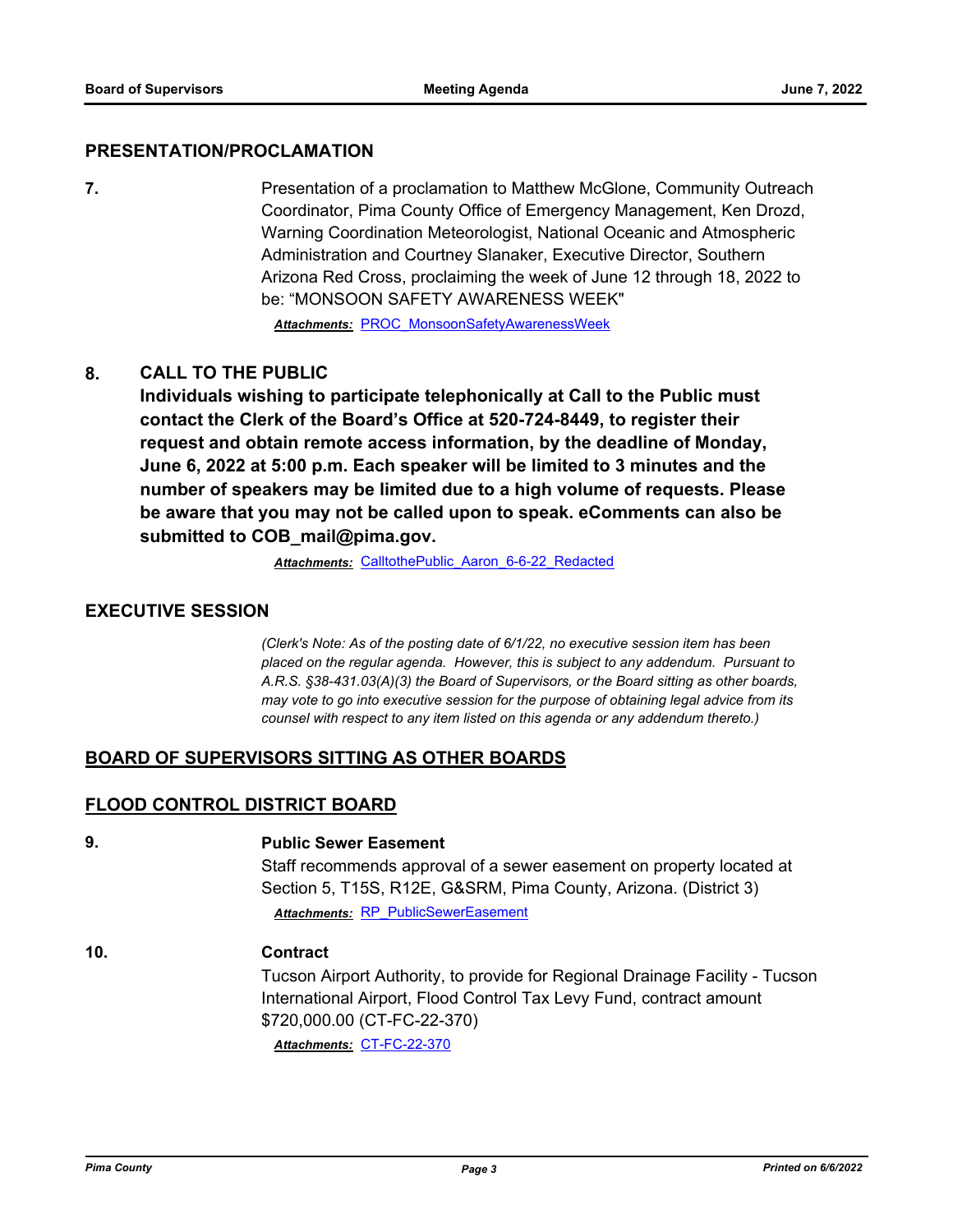#### **LIBRARY DISTRICT BOARD**

#### **11. Award**

Award: Master Agreement No. MA-PO-22-170, Baker & Taylor, L.L.C. (Headquarters: Charlotte, NC), Brodart Co. (Headquarters: Williamsport, PA), and Midwest Tape (Headquarters: Holland, OH), to provide for library materials and related services. This master agreement is for an initial term of one (1) year in the shared annual award amount of \$4,000,000.00 and includes four (4) one-year renewal options. Funding Source: Library District Fund. Administering Department: Library.

*Attachments:* [PO\\_AwardMA-PO-22-170](http://pima.legistar.com/gateway.aspx?M=F&ID=998192b5-93b6-497e-b51c-7c90b8ca21d4.pdf)

#### **SITTING AS THE BOARD OF SUPERVISORS**

#### **12. APPROVAL OF CONSENT CALENDAR**

#### **BOARD OF SUPERVISORS**

#### **13. Merit System Commission and Law Enforcement Merit System Council Attorney**

Discussion/Direction/Action. The five Board of Supervisors-appointed members of the Pima County Merit System Commission and Law Enforcement Merit System Council unanimously object to the attorney hired for them by way of a procurement process (see attached May 10, 2022, letter). The Commissioners want to hire their own attorney when the current attorney's contract is up for renewal on February 8, 2023. The Commission hiring an attorney outside of the procurement process is permissible under Pima County Code 11.04.020(C). Board action is proposed to direct the quasi-judicial Commission to hire its own attorney, effective February 8, 2023. (District 5)

*Attachments:* [BOS\\_MeritSystemCommissionAttorney\\_District5Submittal](http://pima.legistar.com/gateway.aspx?M=F&ID=f923e92c-4b83-4592-8293-ddbf15354e44.pdf)

#### **14. Community Bond Program Update**

Discussion/Direction/Action. The Pima County Board of Supervisors on December 1, 2020, approved a Community Bond Program to provide county-supplied bail bonds for those accused of non-violent criminal offenses for which bail is set at \$30,000 or less. The program is to reduce county costs for unwarranted jail detention stints and to improve circumstances for indigents accused of relatively low-level offenses. It is now 18 months since the Board action and no program is in place. Please provide an update on this situation and suggest solutions that can get this beneficial program underway within a reasonable time. (District 5)

Attachments: BOS CommunityBondProgramUpdate District5Submittal

[BOS\\_CAMemo\\_CommunityBondProgramUpdate\\_6-3-22](http://pima.legistar.com/gateway.aspx?M=F&ID=52ca4e6c-b61f-423a-9f47-e8734db3ec8d.pdf)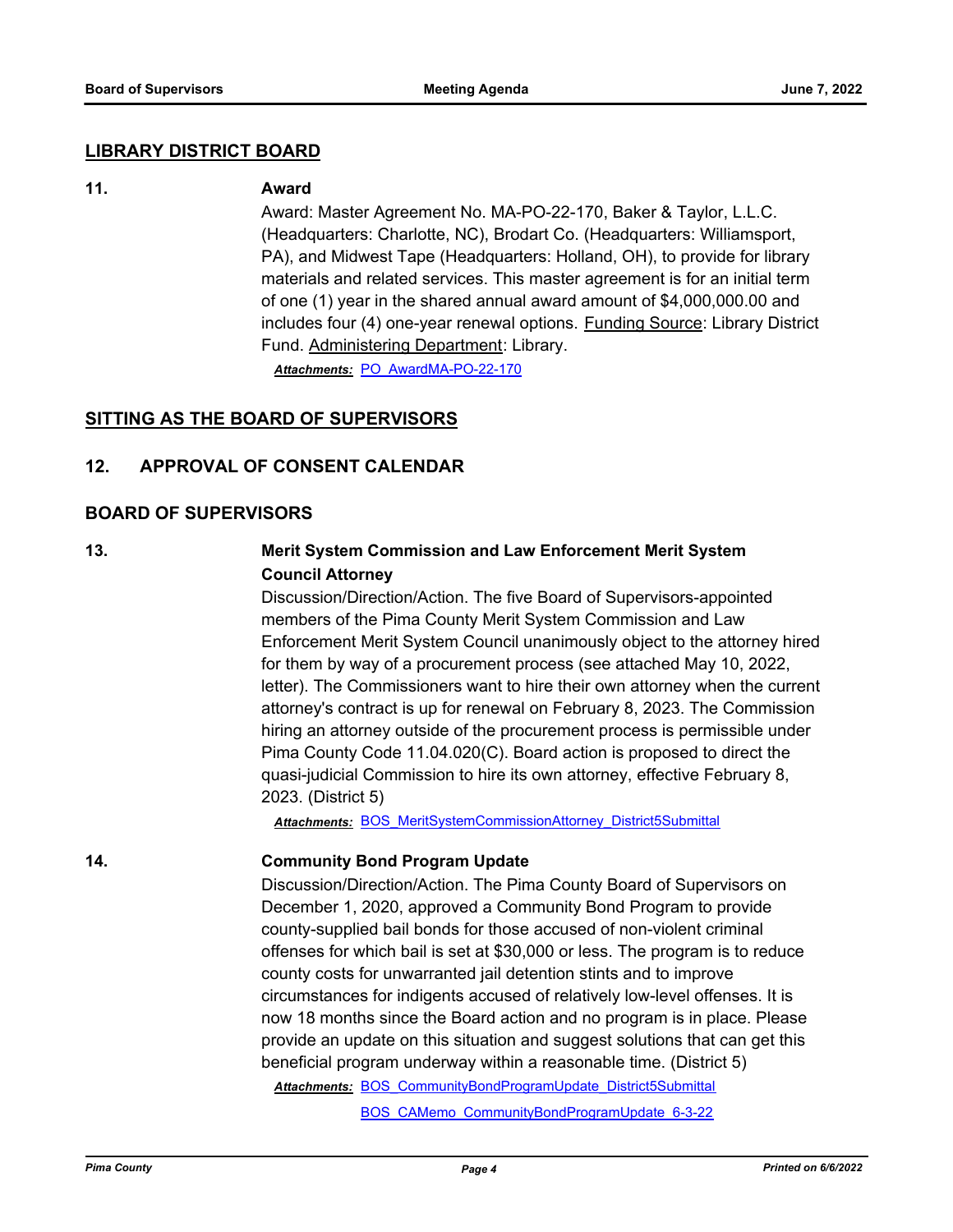#### **15. Joint Task Force to Address Poverty**

Discussion/Direction/Action. Request that Bonnie Bazata present "Poverty in Tucson: A Pre- and Post-Pandemic Picture" to the Board of Supervisors (attached). Take action to direct the County Administrator and appropriate County staff to join with the City of Tucson to form a Joint Task Force on Poverty; and, in collaboration with the City, provide the Task Force with the resources necessary to do its work. A similar item passed unanimously at the Mayor & Council meeting on April 19, 2022. The Task Force would involve both City and County departments, outside nonprofit partners, individuals with lived experience, and other private sector partners, and will identify strategies to make ending poverty in our community "everybody's business." (District 2)

Attachments: BOS JointTaskForcetoAddressPoverty District2Submittal

**[BOS\\_PovertyinTucsonPresentation](http://pima.legistar.com/gateway.aspx?M=F&ID=fba04afe-4525-48a3-a26b-7cecbff9ba5e.pdf)** 

**[BOS\\_PovertyPresentationReferences](http://pima.legistar.com/gateway.aspx?M=F&ID=5f0b4241-97b8-4af8-a514-5a4d9fc56768.pdf)** 

[BOS\\_CommentLetter\\_6-6-22\\_Redacted](http://pima.legistar.com/gateway.aspx?M=F&ID=d04a113f-a652-4732-9d08-221a9f55db0e.pdf)

[BOS\\_CommentLetter2\\_6-6-22\\_Redacted](http://pima.legistar.com/gateway.aspx?M=F&ID=9e4def2d-09f9-4f6a-a109-5fbd0b2e3594.pdf)

#### **COUNTY ADMINISTRATOR**

| 16. | <b>County Administrator's Update</b>                                                                                          |
|-----|-------------------------------------------------------------------------------------------------------------------------------|
| 17. | <b>Revisions to Board of Supervisors Policy</b>                                                                               |
|     | Staff recommends approval of the revisions to Board of Supervisors Policy<br>C 2.1, Workplace Ethics, Conduct and Compliance. |
|     | Attachments: CA CAMemo RevisionstoBOSPolicyC2.1                                                                               |
|     | CA BOSPolicyC2.1 LegislativeandClean                                                                                          |
| 18. | <b>Pima County Employee Cost of Living Adjustments</b>                                                                        |
|     | Direction/Action regarding the preferred salary increase scenarios.                                                           |
|     | <b>Attachments: CA CAMemo EmployeeCostofLivingAdjustments</b>                                                                 |
|     | CA EmployeeCostofLivingAdjustmentsCommentLetter                                                                               |
|     | CA CAMemo AdditionalPayIncreaseScenario 6-6-22                                                                                |
|     | CA CAMemo CostofLivingAdjustmentRequests 6-6-22                                                                               |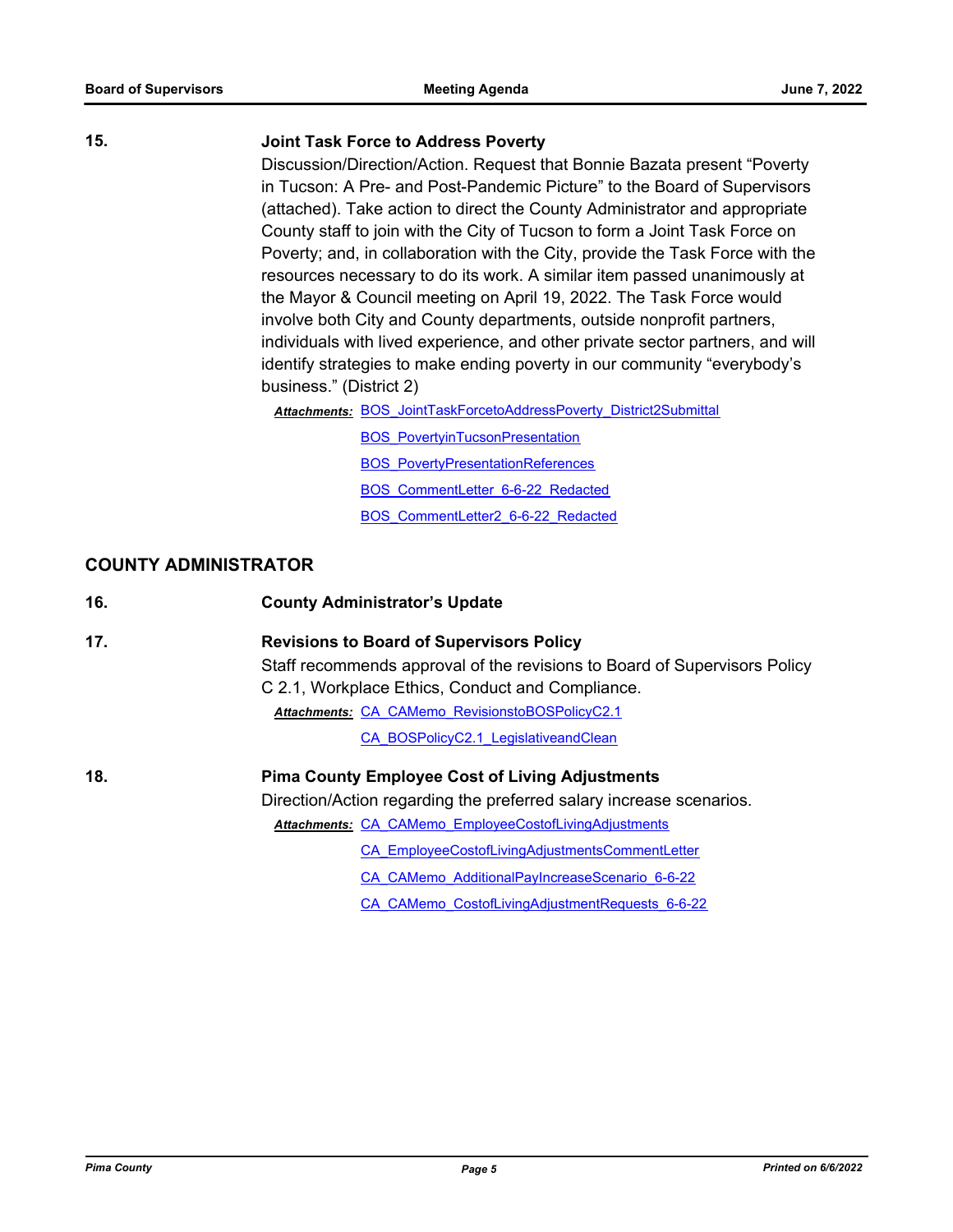**19. Option to Fund Open Space and Affordable Housing** If the Board wishes to fund \$2.0 million for Open Space and \$5.0 million for future Affordable Housing Task Force Recommendations, staff recommends the following:

- · Create a \$2.0 million PAYGO project within the Capital Projects Fund for the purpose of purchasing Open Space. Delay the \$1.25 million Kino South Beach Volleyball PAYGO project and reduce the Canoa Ranch Campground Development PAYGO Project by \$0.75.
- · Create a \$5.0 million reserve for Future Affordable Housing Recommendations within the General Fund.
- · Eliminate the \$3.0 million from the Contingency Inflation, Fuel and Security reserve.
- Eliminate the \$2.0 million operating transfer out to the Facilities Management Renewal Fund Project and the corresponding operating transfer in.

Attachments: CA CAMemo OpenSpaceandAffordableHousingFunding

[CA\\_RevisedCAMemo\\_OpenSpaceandAffordableHousingFunding\\_6-3-22](http://pima.legistar.com/gateway.aspx?M=F&ID=bb8e5d34-b096-42d1-a6b7-bbc7c9f553e4.pdf)

#### **COMMUNITY AND WORKFORCE DEVELOPMENT**

#### **20. Annual Action Plan**

RESOLUTION NO. 2022 - **28**, of the Board of Supervisors, to approve submission of the Pima County 2022-2023 Annual Action Plan to the U.S. Department of Housing and Urban Development.

#### **FY2022/2023 Pima County Community Development Block Grant (CDBG) Program**

#### **Location-Applicant/Program/Activity/District/Request/Recommendation**

Ajo Center for Sustainable Agriculture/Seeds of Future/ps/3/\$28,000/\$28,000 Ajo - International Sonoran Desert Alliance/Ajo Builds/hsg/3/\$50,000/\$50,000 Ajo - International Sonoran Desert Alliance/Ajo Works/ps/3/\$20,000/\$20,000 Ajo - International Sonoran Desert Alliance/Butcher to Brewer/pf/3/\$76,650/\$55,000 Portable Practical Educational Preparation, Inc./Amado Teen Project/ps/3/\$30,000/\$30,000 Portable Practical Educational Preparation, Inc./Amado Youth Center/pf/3/\$75,000/\$75,000 Arivaca Coordinating Council/Arivaca Human Resources/Arivaca Coordinating Council/Arivaca Human Resources Facility Improvements/pf/3/\$46,200/\$50,000 Avra Water Co-op, Inc./Aging Meter Replacement Program/MXU Install Program/pf/3/\$40,000/\$30,000 Avra Water Co-op, Inc./Line and Road Erosion Repair/pf/3/\$30,000/\$0 Drexel Heights Fire District/Family Safety Program/ps/3,5/\$15,000/\$15,000 Drexel Heights Fire District/Thermal Imaging Cameras/pf/3,5/\$23,000/\$0 Flowing Wells School District/Flowing Wells Family Resource Center/ps/1,3/\$37,000/\$37,000 Green Valley Assistance Services, d.b.a. Valley Assistance Services/SHiM Safety and Health in Motion Fall Prevention/ps/2,3,4/\$20,000/\$10,000 Green Valley Assistance Services, d.b.a. Valley Assistance Services/Infrastructure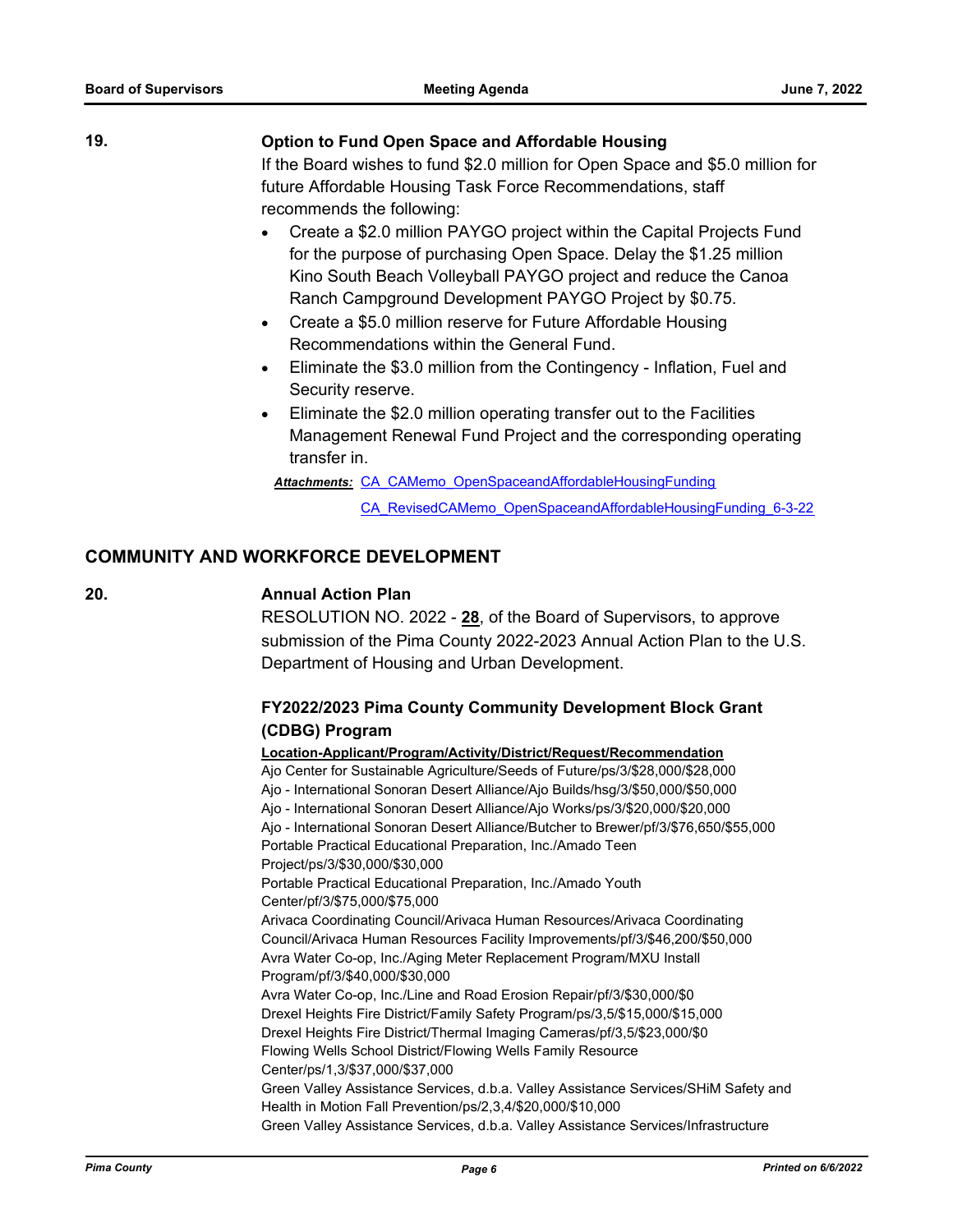Improvement: Enclosing Porch for Office use/pf/2,3,4/\$44,600/\$45,000 Green Valley Assistance Services, d.b.a. Valley Assistance Services/Stairs/Upstairs Renovation for Occupancy/pf/2,3,4/\$108,000/\$0 Sahuarita Food Bank/Sahuarita Food Bank Facility Improvement Project/pf/2,3,4/\$300,000/\$0 Town of Marana/Administration/admin/1,3/\$20,000/\$13,000 Town of Marana/Colonia-Neighborhood Cleanup/ps/1,3/\$20,000/\$10,000 Town of Marana/Emergency Home Repair/hsg/1,3/\$85,000/\$18,500 Town of Marana/Owner-Occupied Housing Rehabilitation/hsg/1,3/\$85,000/\$18,500 City of South Tucson/Administration/admin/2/\$30,000/\$30,000 City of South Tucson/Code Enforcement Program/ps/2/\$25,000/\$10,000 City of South Tucson/Community Cleanup & Green Program/ps/2/\$10,000/\$5,000 City of South Tucson/Crime Prevention and Education Program/ps/2/\$25,000/\$20,000 City of South Tucson/Fire and Rescue Safety Equipment/pf/2/\$15,000/\$10,000 City of South Tucson/Youth Programs/ps/2/\$120,000/\$100,000 Living Streets Alliance/South Tucson Bicycle Pedestrian Program/ps/2/\$30,000/\$20,000 Pima County CWD/Administration/admin/All/\$500,000/\$475,000 Pima County CWD/Indirect Cost Recovery Policy/All/\$250,000/\$182,990 Pima County CWD/Brownfields/bf/All/\$30,000/\$0 Pima County CWD/Commercial Facade/pf/All/\$50,000/\$0 Pima County CWD/Project Delivery/pf/All/\$50,000/\$0 Pima County CWD/Emergency Demolition/demo/All/\$65,000/\$45,000 Pima County CWD/Emergency Septic/hsg/All/\$100,000/\$50,000 Pima County CWD/Home Repair Program Lead/hsg/All/\$ -/\$0 Pima County CWD/Home Repair Program Lead Relocation/hsg/All/\$30,000/\$0 Pima County CWD/Home Repair Program/hsg/All/\$1,000,000/\$454,905 Pima County CWD/Safe, Healthy Green/shg/All/\$100,000/\$0 Pima County CWD/Safe, Healthy Green-Capacity Building/shg/All/\$50,000/\$0 Pima County CWD/Rural Food Pantry Improvement Program/pf/All/\$40,000/\$0 Community Home Repair Projects of Arizona/Emergency Home Repair Program/hsg/All/\$225,000/\$200,000 DIRECT Center for Independence/Home Access Program/hsg/All/\$50,000/\$50,000 Habitat for Humanity Tucson/Habitat Home Repair Owner-Occupied Housing Rehabilitation/hsg/All/\$150,000/\$50,000 Interfaith Community Services/ICS Drive Through Food Bank/pf/All/\$100,000/\$70,000 Jewish Family & Childrens Services of Southern Arizona/Financial Wellness and Emergency Financial Assistance/ps/All/\$70,000/\$35,000 Mobile Meals of Southern Arizona, Inc./Pump up the Volume: Growing Mobile Meals Healthy Food Delivery for Rural Pima County Residents/ps/All/\$50,000/\$20,000 Our Family Services, Inc./Reunion House/shg/All/\$15,000/\$20,000 Primavera Foundation, Inc./Catalina House/shg/All/\$100,000/\$0 SER Jobs for Progress/SER Facility Improvements/pf/2,AII/\$64,000/\$64,000 Southwest Fair Housing Council/Fair Housing Enforcement, Education, and Outreach/admin/5,AII/\$35,000/\$25,000 TMM Family Services, Inc./TMM-Whole Home Rehabilitation/hsg/All/\$65,000/\$50,000 Tucson Clean & Beautiful, Inc./South Tucson Via Verde Greenway Enhancements/pf/All/\$60,500/\$45,000 Watershed Management Group/Enhancing Site Sustainability of Local Shelters/shg/All/\$50,000/\$50,000 Watershed Management Group/Green Stormwater Infrastructure for Neighborhood Cleanup/pf/All/\$90,000/\$70,000 YWCA of Southern Arizona/Pima County Teen Court/ps/All/\$30,000/\$15,000 YWCA of Southern Arizona Womens Economic Advancement Center-YWorks/ps/2,AII/\$50,000/\$0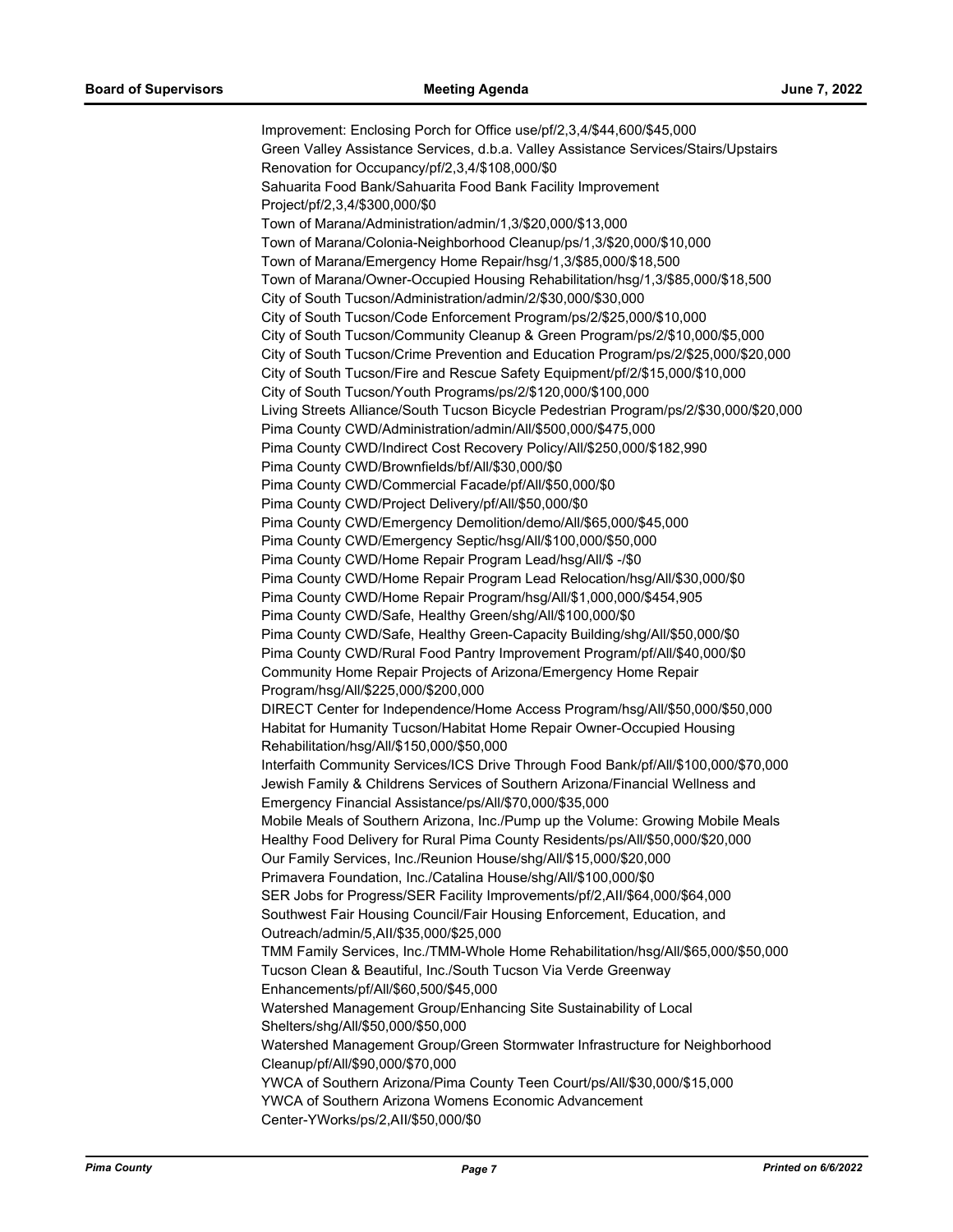YWCA of Southern Arizona/YWCA of Southern Arizona Community Facility Rehab at House of Neighborly Services/pf/2,AII/\$130,210/\$70,000 **TOTAL REQUESTED \$5,008,160/TOTAL RECOMMENDED \$2,746,895**

HUD Eligible Activity Abbreviations: admin = Administration;  $ps =$  Public Service;  $pf =$ Public Facility Improvement; SHG = Safe Healthy Green Shelter Set Aside; infra = Infrastructure Improvement; hsg = Housing Rehabilitation; ed = Economic Development; land = Land Acquisition; demo = Demolition; bf = Brownfields and Clearance.

#### **FY2022/2023 Pima County Emergency Solutions Grant (ESG) Program**

# **ESG Component/Agency/Program/Activity Focus/District/Request /Recommendation**

Street Outreach/Our Family Services/Street Outreach/Families, Individuals/All/\$51,035/\$- Emergency Shelter/Emerge!/Emergency Shelter for Victims of Domestic Violence/DVFamilies/All/\$60,000/\$40,000 Emergency Shelter/Our Family Services/Emergency Shelter/Families, Individuals/All/\$32,168/\$- Emergency Shelter/Primavera Foundation/Casa Paloma/Single Women/All/\$30,000/\$30,000 Emergency Shelter/Primavera Foundation/Family Pathways/Families, Individuals/All/\$30,000/\$30,000 Emergency Shelter/Sister Jose Women's Center/Safety, Stability, Success Program/Single Women/2/\$60,000/\$40,000 Homeless Prevention/Green Valley Assistance Svs/Valley Assistance Family MAP (Map a Plan)/Families, Individuals/2,4/\$45,000/\$45,000 Homeless Prevention/Interfaith Community Svs/Homeless Prevention/Families, Individuals/1,4/\$30,000/\$- Homeless Prevention/Our Family Services/Homeless Prevention/Families, Individuals/All/\$30,635/\$32,520 Rapid Rehousing/Green Valley Assistance Svs/Rapid Rehousing/Families, Individuals/2,4/\$15,000/\$- Rapid Rehousing/Our Family Services/Rapid Rehousing/Families, Individuals/All/\$51,035/\$- Administration/Pima County/Administration/All/\$19,007/\$17,891 Administration/Pima County/Indirect/Administration/All/\$16,789/\$16,789 **TOTAL REQUESTED \$470,780/TOTAL RECOMMENDED \$252,200**

*Attachments:* [CR\\_ResoAnnualActionPlan22-23](http://pima.legistar.com/gateway.aspx?M=F&ID=25c15138-9ab8-4db9-bc8f-53bc2b86ff10.pdf)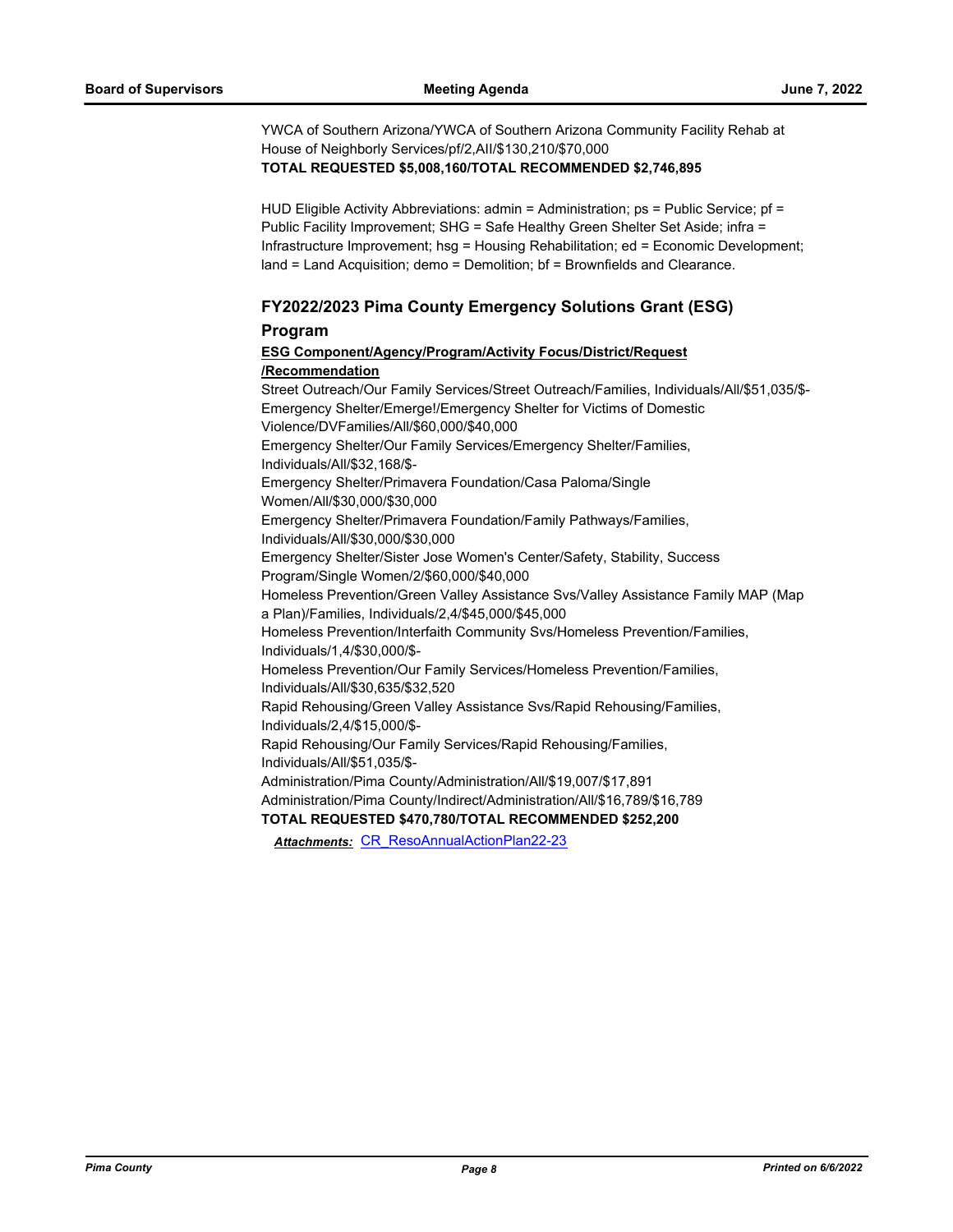#### **COUNTY ATTORNEY**

**21.** UNFINISHED BUSINESS (5/17/22)

# **Anti-Racketeering Revolving Funds**

Staff recommends approval to utilize Anti-Racketeering Revolving Funds. Approval is required pursuant to A.R.S. §13-2314.03 and by Board of Supervisors Policy No. C 6.3, for the following:

· \$5,000.00 for the University High School Graduation Night.

· \$1,000.00 for 88-CRIME rewards.

Attachments: PCA AntiRacketeeringFunds UHSGraduationNight

[PCA\\_AntiRacketeeringFunds\\_88CRIME](http://pima.legistar.com/gateway.aspx?M=F&ID=aa3ae3a9-362d-4bb9-95f3-e6d6b57bc7ab.PDF)

[PCA\\_CountyAttorneyLetterUHSGradNight\\_6-2-22](http://pima.legistar.com/gateway.aspx?M=F&ID=95d91ccc-d872-46d8-8bd2-4e8a9e419d5a.pdf)

#### **HUMAN RESOURCES**

| 22. | <b>Revisions to Personnel Policy</b><br>Staff recommends approval of the proposed revisions to Personnel Policy<br>No. 8-105, Annual Leave. |
|-----|---------------------------------------------------------------------------------------------------------------------------------------------|
|     | <b>Attachments: HR RevisionstoPersonnelPolicy8-105</b>                                                                                      |
| 23. | <b>Revisions to Board of Supervisors Policy</b>                                                                                             |
|     | Staff recommends approval of the proposed revisions to Board of                                                                             |
|     | Supervisors Policy No. D 23.6, Employee Essential Training.                                                                                 |
|     | <b>Attachments: HR RevisionstoBOS PolicyD23.6</b>                                                                                           |
|     | HR CAMemo ProposedChangestoBOSPolicyD23.6                                                                                                   |
| 24. | <b>Revisions to Board of Supervisors Policy</b>                                                                                             |
|     | Staff recommends approval of the proposed revisions to Board of                                                                             |
|     | Supervisors Policy No. C 2.3, Employee Compliance.                                                                                          |
|     | <b>Attachments: HR RevisionstoBOSPolicyC2.3</b>                                                                                             |

#### **INDUSTRIAL DEVELOPMENT AUTHORITY**

**25. La Posada at Pusch Ridge Project**

RESOLUTION NO. 2022 - **29**, of the Board of Supervisors, approving the proceedings of the Industrial Development Authority of the County of Pima regarding the issuance of its not-to-exceed \$225,000,000.00 senior living revenue bonds (La Posada at Pusch Ridge Project, 10930 N. 1st Avenue, 7930 N. Oracle Road and 9740 N. Oracle Road, Suite 102, Oro Valley, Arizona), Series 2022 and declaring an emergency. Attachments: [IDA\\_ResoLaPosadaatPuschRidgeProject](http://pima.legistar.com/gateway.aspx?M=F&ID=360ca6b1-10c8-4d8d-aa9e-18c7c8659beb.pdf)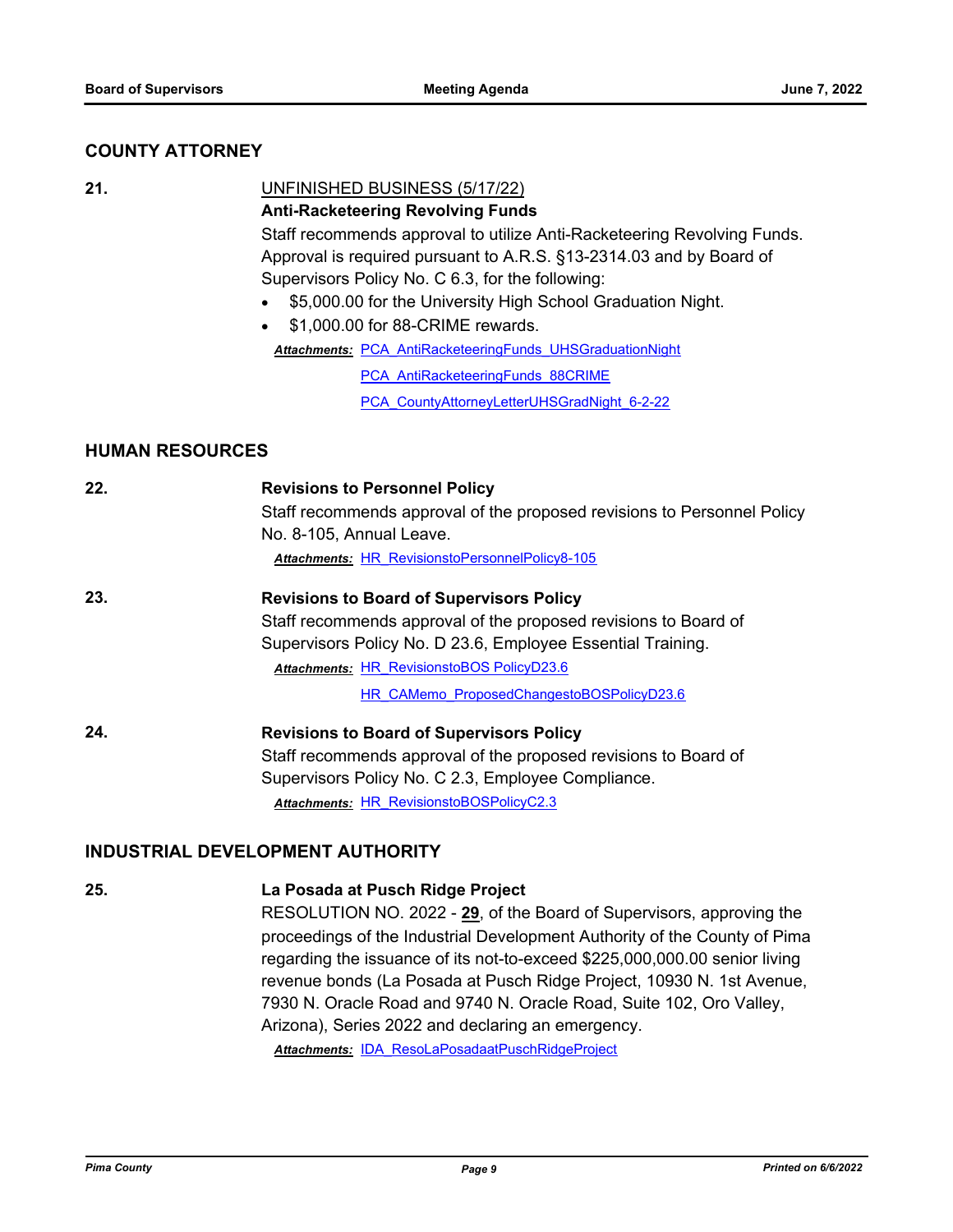#### **REAL PROPERTY**

| 26. | <b>Abandonment by Vacation</b>                                              |
|-----|-----------------------------------------------------------------------------|
|     | RESOLUTION NO. 2022 - 30, of the Board of Supervisors, for the vacation     |
|     | of a portion of Ina Road and Campbell Avenue, a public roadway, as Pima     |
|     | County Road Abandonment No. A-0065, within Section 5, T13S, R14E,           |
|     | G&SRM, Pima County, Arizona. (District 1)                                   |
|     | Attachments: RP ResolnaRdandCampbellAve                                     |
| 27. | Sale of Real Property - Lot 5                                               |
|     | RESOLUTION NO. 2022 - 31, of the Board of Supervisors, authorizing sale     |
|     | of land held by State under a Treasurer's Deed as Pima County Tax Sale      |
|     | No. TS-0057, Tax Parcel No.113-09-2450. (District 3)                        |
|     | Attachments: RP ResoSaleofRealProperty TS-0057                              |
| 28. | <b>Surplus Property</b>                                                     |
|     | Staff requests approval to sell surplus property consisting of 7,884 square |
|     | feet of undeveloped vacant residential lot located at 199 W. Florine Drive, |
|     | Lot 133 Sycamore Vista No. 10N, Tax Parcel No. 305-37-1330, by auction      |
|     | to the highest bidder. (District 4)                                         |
|     | <b>Attachments: RP SurplusProperty</b>                                      |
|     | <b>RP SurplusProperty Appraisal</b>                                         |

# **\*\*\* HEARINGS \*\*\***

**Individuals wishing to address the Board on a Public Hearing item, but wish to participate remotely, can contact the Clerk of the Board's Office at 520-724-8449, to obtain remote access information.**

#### **FRANCHISE/LICENSE/PERMIT**

| 29. | <b>Hearing - Liquor License</b>                                          |
|-----|--------------------------------------------------------------------------|
|     | Job No. 195897, Michelle Ivy Valenzuela, Dollar General Store No. 22864, |
|     | 6450 S. Sandario Road, Tucson, Series 10, Beer and Wine Store, New       |
|     | License.                                                                 |
|     | Attachments: FLP LLDollarGeneralStoreNo22864                             |
| 30. | <b>Hearing - Fireworks Permit</b>                                        |
|     | Anne Connell, Skyline Country Club, 5200 E. Saint Andrews Drive, Tucson, |
|     | June 17, 2022 at 9:15 p.m.                                               |
|     | Attachments: FLP FWSkylineCountryClub                                    |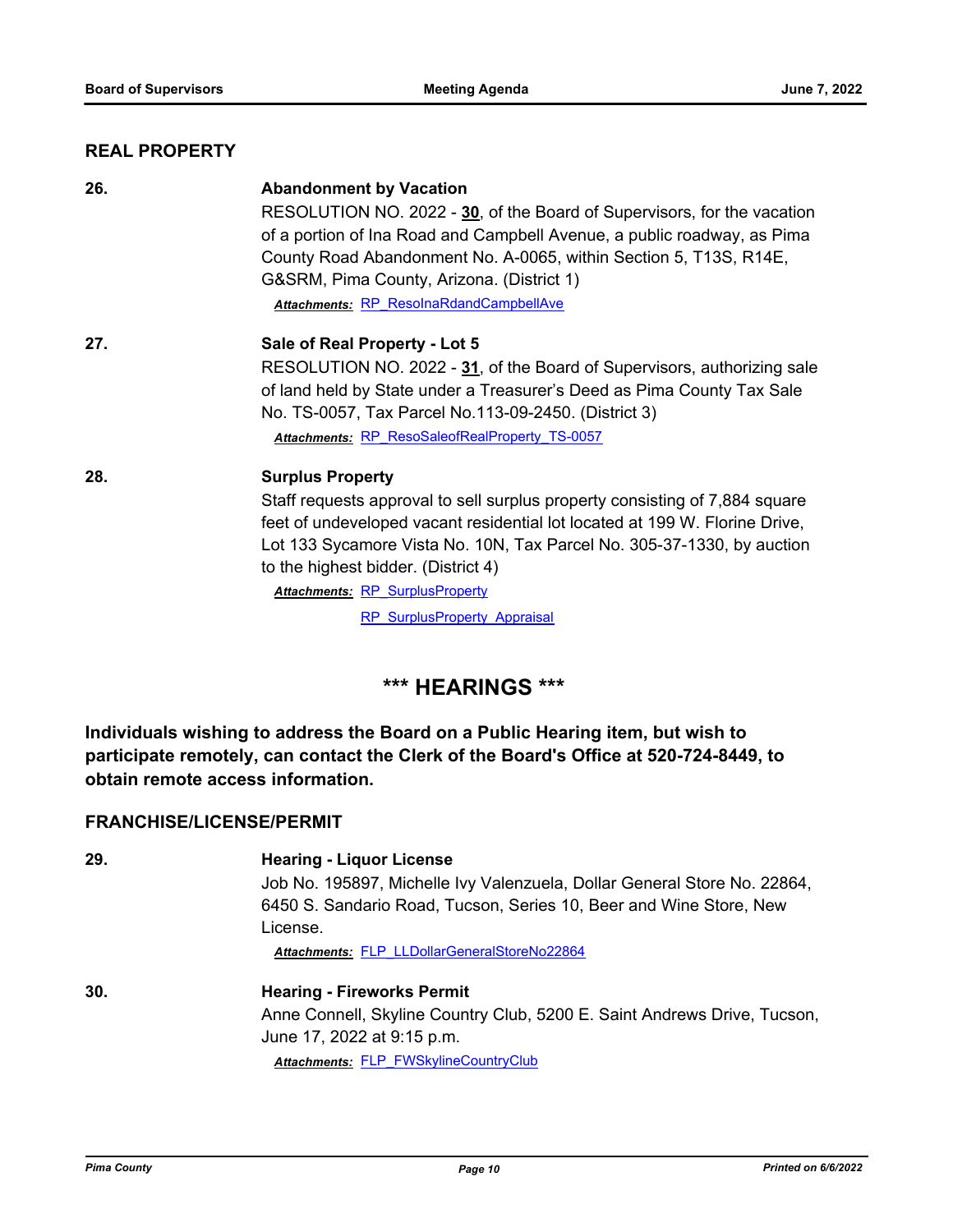# **DEVELOPMENT SERVICES**

| 31. | <b>Hearing - Specific Plan Rezoning</b><br>P21SP00002, BRATTON, ET AL. - N. RESERVATION ROAD SPECIFIC<br><b>PLAN</b><br>Christopher Bratton, et al., represented by Lazarus & Silvyn, P.C., request<br>a specific plan rezoning for approximately 5.07 acres (Parcel Codes                                                                                           |
|-----|----------------------------------------------------------------------------------------------------------------------------------------------------------------------------------------------------------------------------------------------------------------------------------------------------------------------------------------------------------------------|
|     | 208-45-004A and 208-45-005B) from the RH (Rural Homestead) zone to<br>the SP (Specific Plan) zone, located on the west side of N. Reservation<br>Road, approximately one and one-half miles north of the T-intersection of<br>N. Reservation Road and W. Mile Wide Road. The proposed specific plan<br>rezoning conforms to the Pima County Comprehensive Plan which |
|     | designates the property as Low Intensity Rural. On motion, the Planning<br>and Zoning Commission voted 8-0 (Commissioners Hook and Gungle<br>were absent) to recommend APPROVAL SUBJECT TO STANDARD<br>AND SPECIAL CONDITIONS. Staff recommends APPROVAL                                                                                                             |
|     | <b>SUBJECT TO STANDARD AND SPECIAL CONDITIONS. (District 3)</b>                                                                                                                                                                                                                                                                                                      |
|     | Attachments: DSD P21SP00002                                                                                                                                                                                                                                                                                                                                          |
|     | DSD P21SP00002 SpecificPlan                                                                                                                                                                                                                                                                                                                                          |
| 32. | <b>Hearing - Rezoning Ordinance</b><br>ORDINANCE NO. 2022 - 12, P21RZ00011, Dixon Family Revoc TR. - N.<br>Oracle Road Rezoning. Owner: Dixon Family Revoc TR. (District 1)<br>Attachments: DSD OrdP21RZ00011                                                                                                                                                        |
| 33. | <b>Hearing - Rezoning Ordinance</b><br>ORDINANCE NO. 2022 - 13, P21RZ00014, Biklen - N. Sunrock Lane No.<br>2 Rezoning. Owner: John Biklen. (District 5)<br>Attachments: DSD OrdP21RZ00014                                                                                                                                                                           |
| 34. | <b>Hearing - Rezoning Ordinance</b><br>ORDINANCE NO. 2022 - 14, P21RZ00016, Markland Investments, L.L.C.,<br>et al. - N. La Cholla Boulevard Rezoning. Owner: Markland Investments,<br>L.L.C., et al. (District 1)<br>Attachments: DSD OrdP21RZ00016                                                                                                                 |
| 35. | <b>Hearing - Rezoning Ordinance</b><br>ORDINANCE NO. 2022 - 15, P21RZ00017, Thalma, L.L.C. - W. Ina Road<br>Rezoning. Owner: Thalma, L.L.C. (District 1)<br>Attachments: DSD OrdP21RZ00017                                                                                                                                                                           |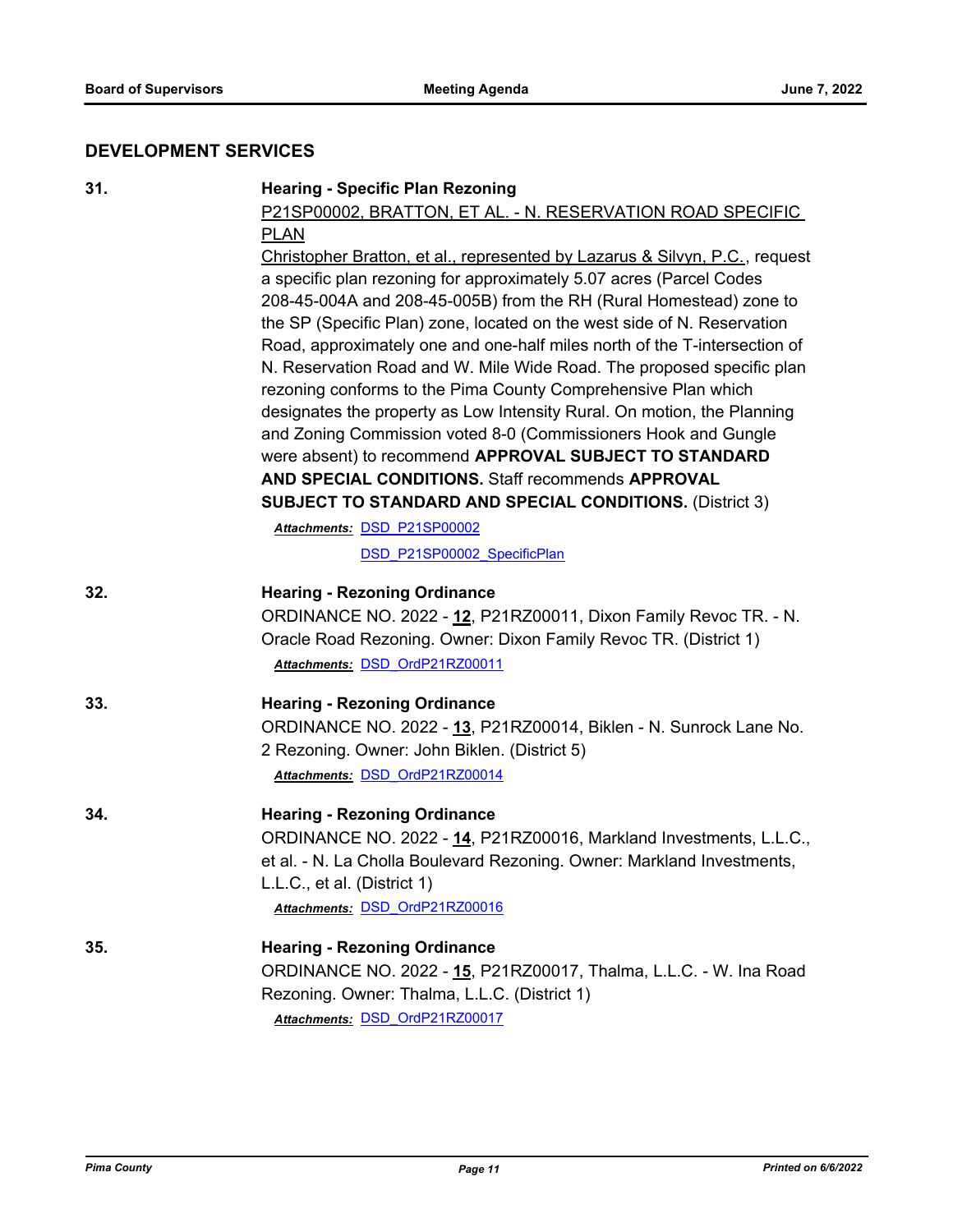#### **36. ADJOURNMENT**

**POSTED: Levels A & B and 1st Floor, Pima County Administration Bldg.**

 **Pima County Homepage: www.pima.gov**

**DATE/TIME POSTED: 6/1/22 @ 3:00 p.m.**

**DATE/TIME REPOSTED (additional attachments only): 6/2/22 @ 4:45 p.m.**

**DATE/TIME REPOSTED (additional attachments only): 6/3/22 @ 10:00 a.m.**

**DATE/TIME REPOSTED (additional attachments only): 6/3/22 @ 11:30 a.m.**

**DATE/TIME REPOSTED (additional attachments only): 6/3/22 @ 12:00 p.m.**

**CORRECTION TO DATE/TIME REPOSTED (additional attachments only): 6/6/22 @ 12:00 p.m.**

**DATE/TIME REPOSTED (combined Agenda/Addendum and additional attachments): 6/6/22 @ 5:00 p.m.**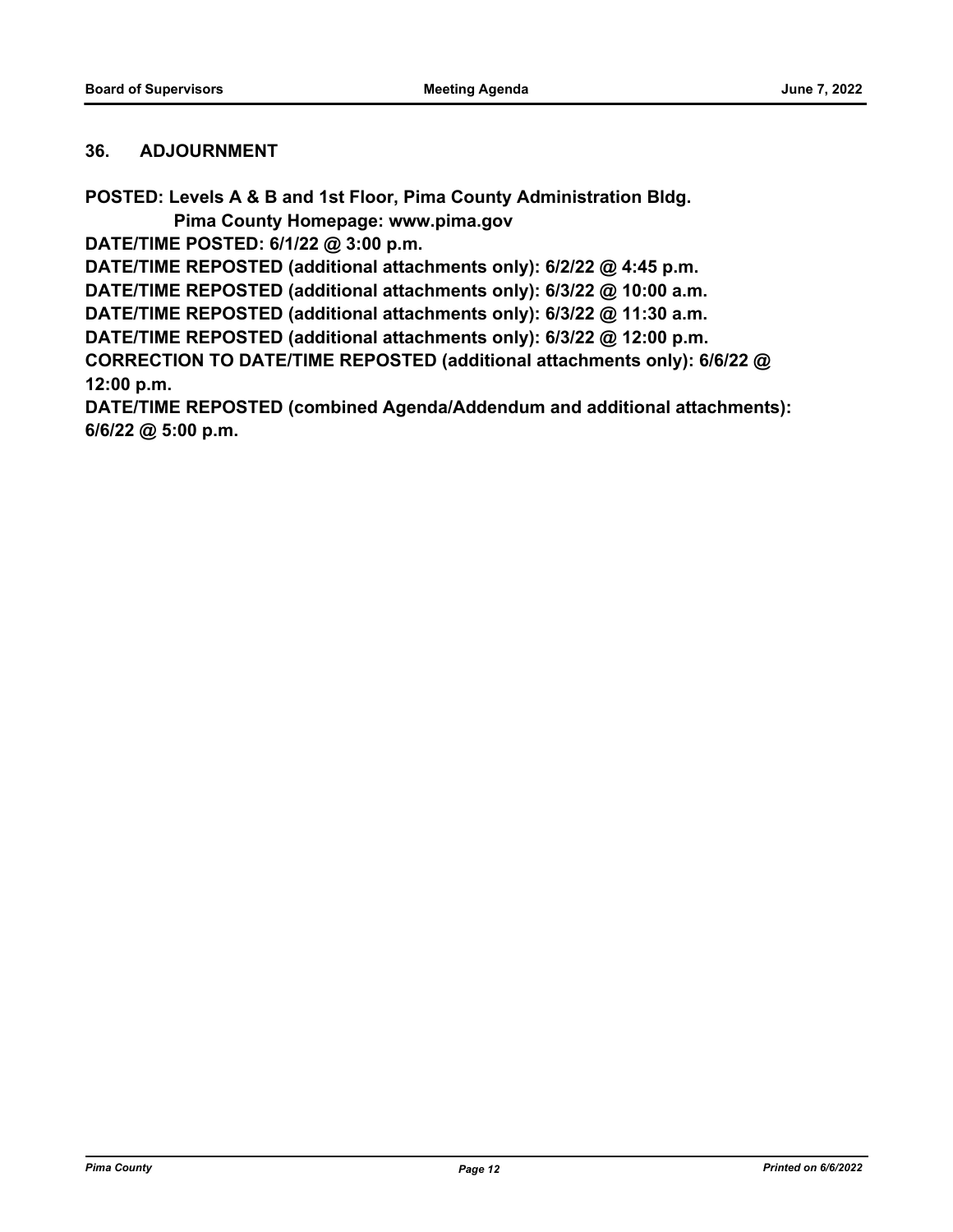#### **ADDENDUM 1**

#### **BOARD OF SUPERVISORS**

### **1. Opposition to the Proposed Copper World Project Resolution**

RESOLUTION NO. 2022 - **32**, of the Board of Supervisors, opposing the proposed Copper World Project. (District 5)

*Attachments:* [BOS\\_ResoOppositiontoProposedCopperWorldProject\\_Dist5Submittal](http://pima.legistar.com/gateway.aspx?M=F&ID=cb68b07a-219e-4c50-bc61-98310f3f89ea.pdf)

#### **2. COVID-19 Premium Pay**

Discussion/Direction/Action regarding the actions taken by the former and current County Administrators in determining the recipients of and the amounts of COVID-19 Premium Pay paid to Pima County employees during FY19/20, FY20/21, and FY21/22. Discussion to include the criteria used to determine when such payment required a vote of the Board of Supervisors. (District 4)

Attachments: **BOS COVID-19PremiumPay District4Submittal** 

[BOS\\_COVIDPremiumPay\\_CommentLetter\\_6-6-22\\_Redacted](http://pima.legistar.com/gateway.aspx?M=F&ID=b16bc877-10c0-4724-9905-2cba85fdf3d4.pdf) [BOS\\_COVIDPremiumPay\\_CommentLetter2\\_6-6-22\\_Redacted](http://pima.legistar.com/gateway.aspx?M=F&ID=1cd955af-9ee8-45c6-9011-85d3619c942e.pdf) [BOS\\_COVIDPremiumPay\\_CommentLetter3\\_6-6-22\\_Redacted](http://pima.legistar.com/gateway.aspx?M=F&ID=1b55e9cb-43eb-405f-929a-f1d47e6ac763.pdf)

#### **3. Small Business Commission, COVID-19 Pandemic Response Task Force**

Discussion/Direction/Action regarding the Small Business Commission recommendation to the Board of Supervisors which outlines the formation of a task force to conduct an after-action analysis of the impacts of the actions taken by the Board during the COVID-19 pandemic, both positive and negative, on the Pima County small business community.

The Chair and members of the commission are invited to present during the discussion and respond to any questions that arise. (District 4)

[BOS\\_SBC-COVID-19PandemicResponseTaskForce\\_Dist4Submittal](http://pima.legistar.com/gateway.aspx?M=F&ID=6c96555e-88d2-4c06-af51-8f4c3d46dc57.pdf) *Attachments:*

[BOS\\_SmallBusinessCommission\\_CommentLetter\\_6-6-22\\_Redacted](http://pima.legistar.com/gateway.aspx?M=F&ID=b6c9b509-83e1-429d-beae-ff282ef6910d.pdf)

[BOS\\_SmallBusinessCommission\\_CommentLetter2\\_6-6-22\\_Redacted](http://pima.legistar.com/gateway.aspx?M=F&ID=cebd99db-4d8c-4247-b09a-0dac877ba789.pdf)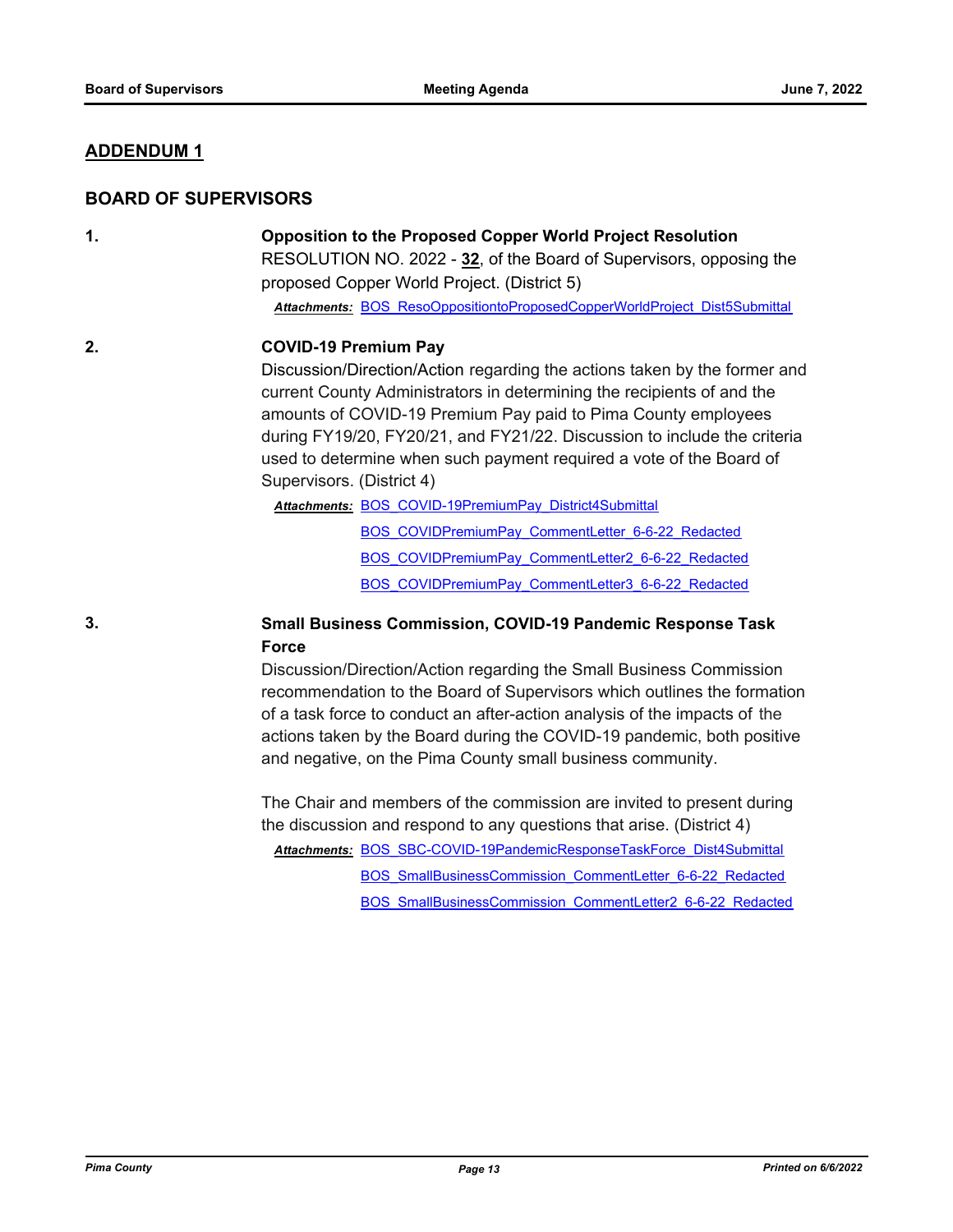#### **COUNTY ADMINISTRATOR**

#### **4. Recommendations for Election Workers and the COVID-19 Vaccine Mandate**

Staff recommends lifting the mandate concerning the COVID-19 vaccine for the narrowly defined group of Election Workers and that the following mitigating requirements and benefits be followed for all Election Workers:

#### · Election Workers are not permitted to work if experiencing any symptoms of COVID-19 within 48 hours of their scheduled start time;

| -Cough             | -Sore Throat                |
|--------------------|-----------------------------|
| -Runny/Stuffy Nose | -Muscle Aches               |
| -Headaches         | -Chills                     |
| -Fatigue           | -Nausea, vomiting, diarrhea |
| -Fever             | -Loss of Taste/Smell        |

- · Between 36 and 24 hours prior to the scheduled start time, Election Workers shall provide proof of a negative test for COVID-19.
- · Mask wearing is recommended while working.
- Election Workers shall maintain social distancing where possible.
- · All work surfaces and areas will be routinely wiped down with approved cleaning products.
- · A \$50.00 stipend will be offered to vaccinated Election Workers for whom the County can validate vaccination status.

**Attachments: CA CAMemo ElectionWorkers** 

[CA\\_CommentLetter\\_6-6-22\\_Redacted](http://pima.legistar.com/gateway.aspx?M=F&ID=a4b1699a-3c94-4282-bc4e-7ed6f1945c95.pdf)

[CA\\_CommentLetter2\\_6-6-22\\_Redacted](http://pima.legistar.com/gateway.aspx?M=F&ID=25fced0c-1108-4e9c-b65f-fa3c2038e6d2.pdf)

[CA\\_CommentLetter3\\_6-6-22\\_Redacted](http://pima.legistar.com/gateway.aspx?M=F&ID=446462f8-1a38-488c-8f05-1acc2116c144.pdf)

#### **COUNTY ATTORNEY**

#### **5. Anti-Racketeering Revolving Funds**

Staff recommends approval to utilize Anti-Racketeering Revolving Funds in the amount of \$5,000.00 for the Barbea Williams Performing Company, Inc., pursuant to A.R.S. §13-2314.03 and by Board of Supervisors Policy No. C 6.3.

*Attachments:* [PCA\\_Anti-RacketerringFunds\\_BarbeaWilliamsPerformingCompany](http://pima.legistar.com/gateway.aspx?M=F&ID=826b7925-29eb-4fc9-ba53-47bd5eaea1ba.PDF)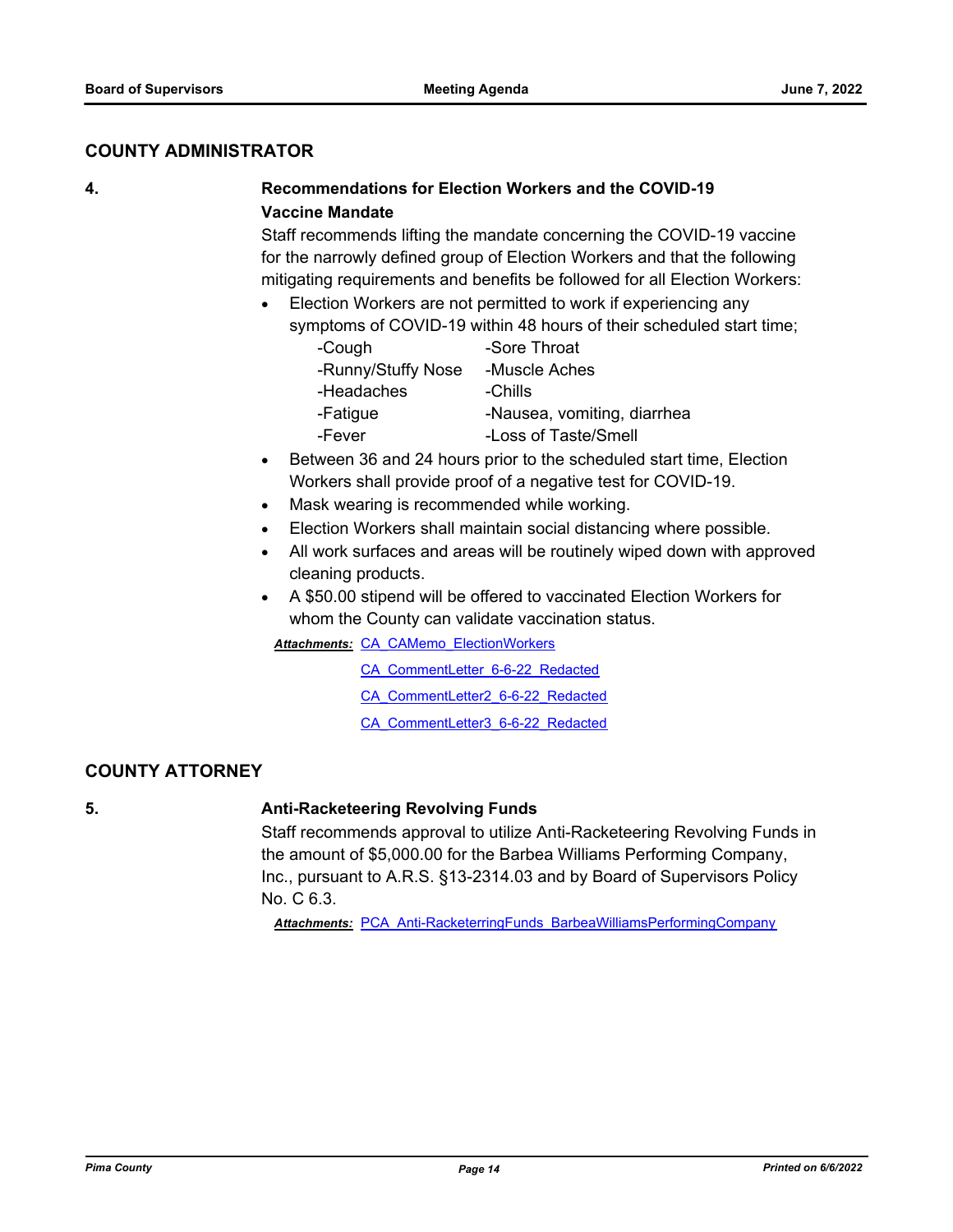#### **REGIONAL WASTEWATER RECLAMATION**

#### **6. Public Announcement**

Pursuant to A.R.S. §49-391(C), a public comment period of 30 days must occur before any Pretreatment Consent Decree or Negotiated Settlement Agreement is made final. The Public Information Enforcement File for the following case will be made available for public review or copies may be obtained for \$.35 per page at the Public Works Building, Regional Wastewater Reclamation Department's reception desk, 201 North Stone Avenue, 3rd Floor, Tucson, Arizona, 85701. Comments will be taken for the next thirty days and written comments may be sent to Industrial Wastewater Control, 2955 W. Calle Agua Nueva, Tucson, Arizona 85745-9750. If sufficient interest is expressed, a public hearing may be held by the Board of Supervisors. After the comment period, the Board of Supervisors will vote on acceptance of the following Settlement Agreement:

Busy "D" Pumping. The proposed settlement in which Busy "D" Pumping, located at 3255 E. District Street, will complete a Supplemental Environment Project (SEP) in lieu of a monetary penalty as allowed by Section 2.4(C) of Pima County's Enforcement Response Plan. The proposed SEP will require additional sampling and monitoring requirements at the Busy "D" Pumping facility and require Busy "D" to modify either its permit or operations at the facility.

*Attachments:* [WW\\_PublicAnnouncementBusy'D'Pumping](http://pima.legistar.com/gateway.aspx?M=F&ID=ec04b9e5-ed3b-44ca-a98a-7f4485b9b1f4.pdf)

#### **CONTRACT AND AWARD**

#### **PROCUREMENT**

**7.** CBIZ Benefit & Insurance Services, Inc., d.b.a. CBIZ Talent and Compensation Solutions, to provide for a Classification and Compensation Study, General Fund, contract amount \$383,000.00 (MA-PO-22-187) Human Resources *Attachments:* [MA-PO-22-187](http://pima.legistar.com/gateway.aspx?M=F&ID=0d72d825-5373-49d5-83de-e9dd2bea5e33.pdf)

#### **BOARD, COMMISSION AND/OR COMMITTEE**

#### **8. Housing Commission**

Appointment of JoAnn di Filippo, Ph.D., to fill a vacancy created by Ray Clarke. Term expiration: 12/31/24. (District 4) *Attachments:* [BCC\\_HousingCommissionAppt](http://pima.legistar.com/gateway.aspx?M=F&ID=9f54a0e3-0808-4b9a-bbe2-086d736f09dc.pdf)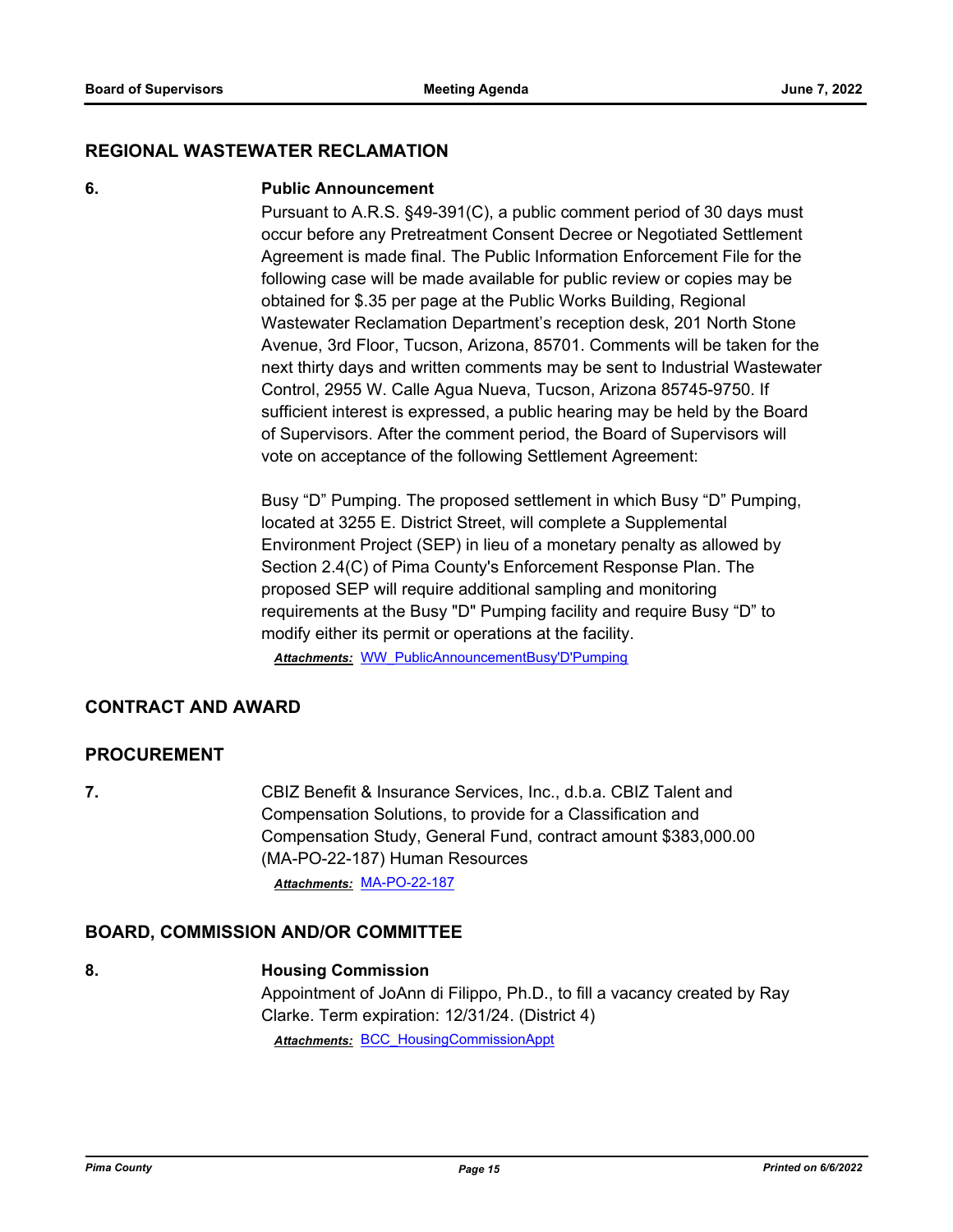**POSTED: Levels A & B and 1st Floor, Pima County Administration Bldg.**

 **Pima County Homepage: www.pima.gov**

**DATE/TIME POSTED: 6/3/22 @ 11:00 a.m.**

**DATE/TIME REPOSTED (additional attachments only): 6/3/22 @ 12:00 p.m.**

**CORRECTION TO DATE/TIME REPOSTED (additional attachments only): 6/6/22 @ 12:00 p.m.**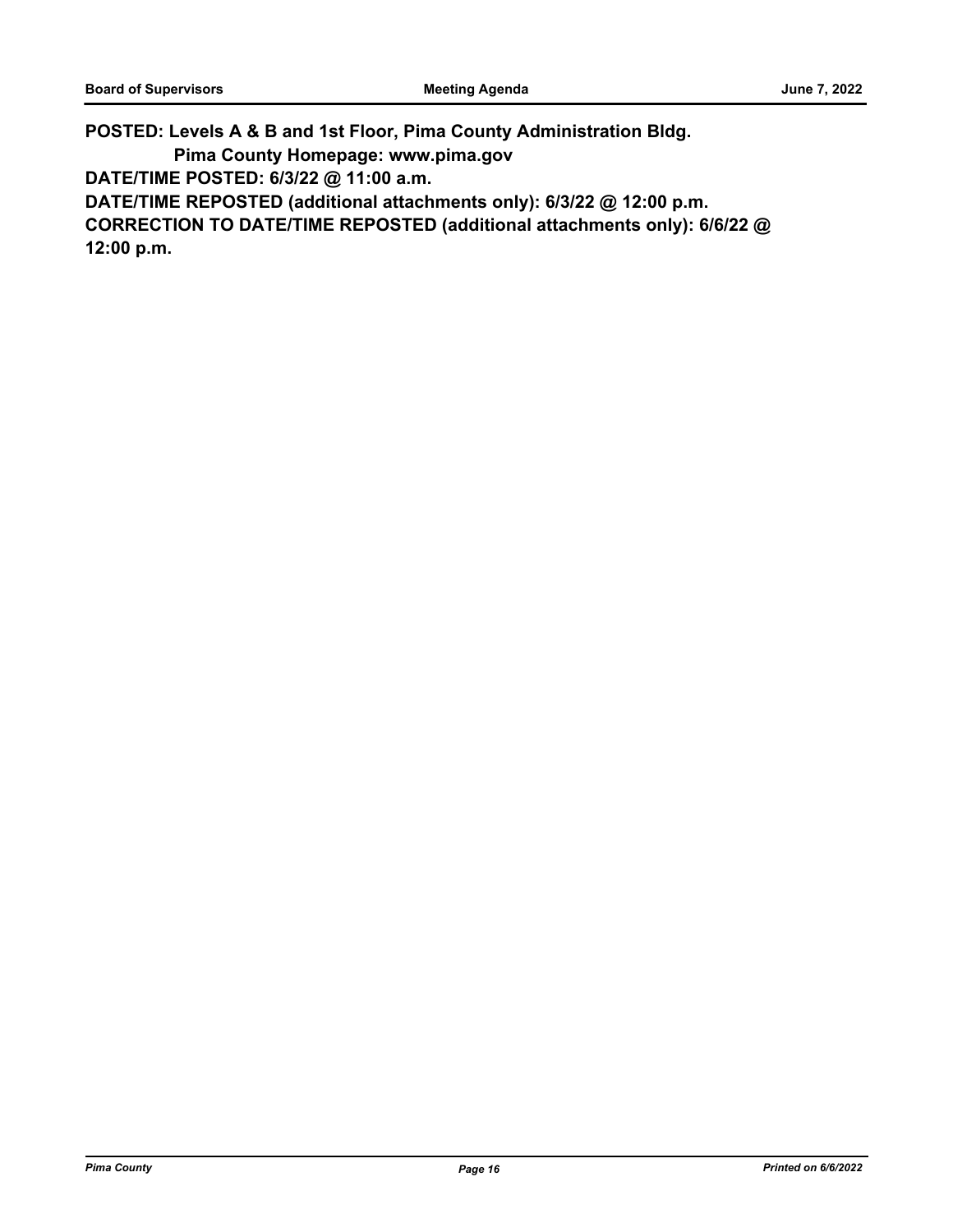# **CONSENT CALENDAR JUNE 7, 2022**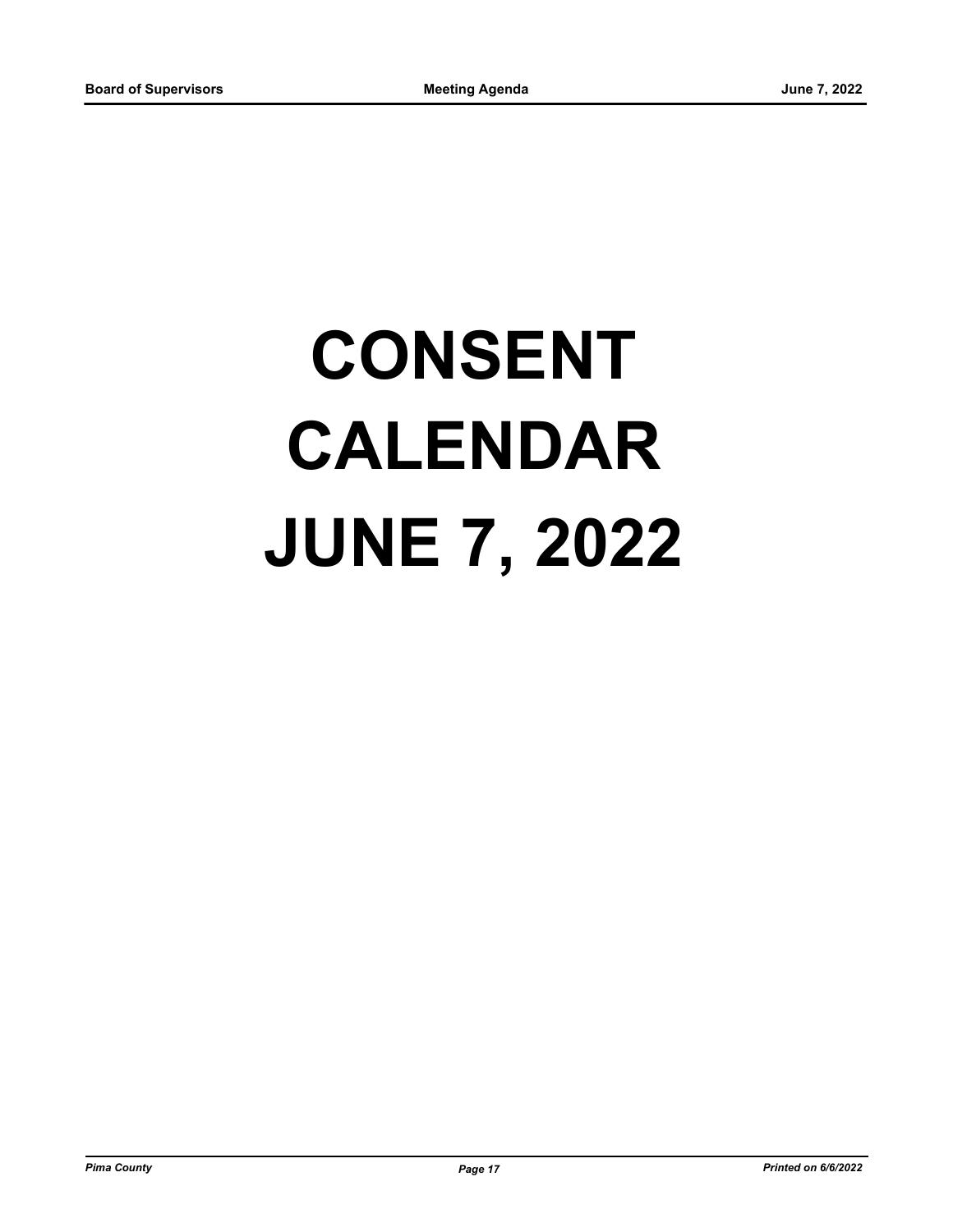#### **CONSENT CALENDAR, JUNE 7, 2022**

#### **CONTRACT AND AWARD**

#### **Attractions and Tourism**

**1.** Metropolitan Tucson Convention and Vistors Bureau, d.b.a. Visit Tucson, Amendment No. 2, to promote and enhance tourism, business travel, film production and youth, amateur, semi-professional and professional sports development and marketing, and amend contractual language, General Fund, contract amount \$600,000.00 (CT-ED-21-510)

*Attachments:* [CT-ED-21-510](http://pima.legistar.com/gateway.aspx?M=F&ID=599bb1e7-2ddd-4bfd-a61f-78e3292abf5c.pdf)

#### **Community and Workforce Development**

| 2. | Marana Public School District, d.b.a. Marana Unified School District, to<br>provide for the Pima Early Education Program, U.S. Department of<br>Treasury, American Rescue Plan Act - Coronavirus State & Local Fiscal<br>Recovery Funds, contract amount \$345,656.00/2 year term<br>(CT-CR-22-359) |
|----|-----------------------------------------------------------------------------------------------------------------------------------------------------------------------------------------------------------------------------------------------------------------------------------------------------|
|    | Attachments: CT-CR-22-359                                                                                                                                                                                                                                                                           |
|    | <b>CR CAMemo PEEPsReimbRatesContracts</b>                                                                                                                                                                                                                                                           |
| 3. | Marana Public School District, d.b.a. Marana Unified School District,<br>Amendment No. 1, to provide for the Pima Early Education Program and<br>amend contractual language, Town of Marana Grant Fund, contract amount<br>\$10,345.00 (CT-CR-21-489)                                               |
|    | Attachments: CT-CR-21-489                                                                                                                                                                                                                                                                           |
|    | CR CAMemo PEEPsReimbRatesContracts                                                                                                                                                                                                                                                                  |
| 4. | Tucson Unified School District, Amendment No. 1, to provide for the Pima<br>Early Education Program, extend contract term to 5/31/24 and amend<br>contractual language, City of Tucson Grant Fund, contract amount<br>\$1,021,528.00 (CT-CR-21-429)                                                 |
|    | Attachments: CT-CR-21-429                                                                                                                                                                                                                                                                           |
|    | <b>CR CAMemo PEEPsReimbRatesContracts</b>                                                                                                                                                                                                                                                           |
| 5. | State of Arizona Early Childhood Development and Health Board, d.b.a.<br>First Things First, Amendment No. 1, to provide for the Pima Early<br>Education Program and amend contractual language, no cost<br>(CT-CR-21-407)                                                                          |
|    | Attachments: CT-CR-21-407                                                                                                                                                                                                                                                                           |
|    | CR CAMemo PEEPsReimbRatesContracts                                                                                                                                                                                                                                                                  |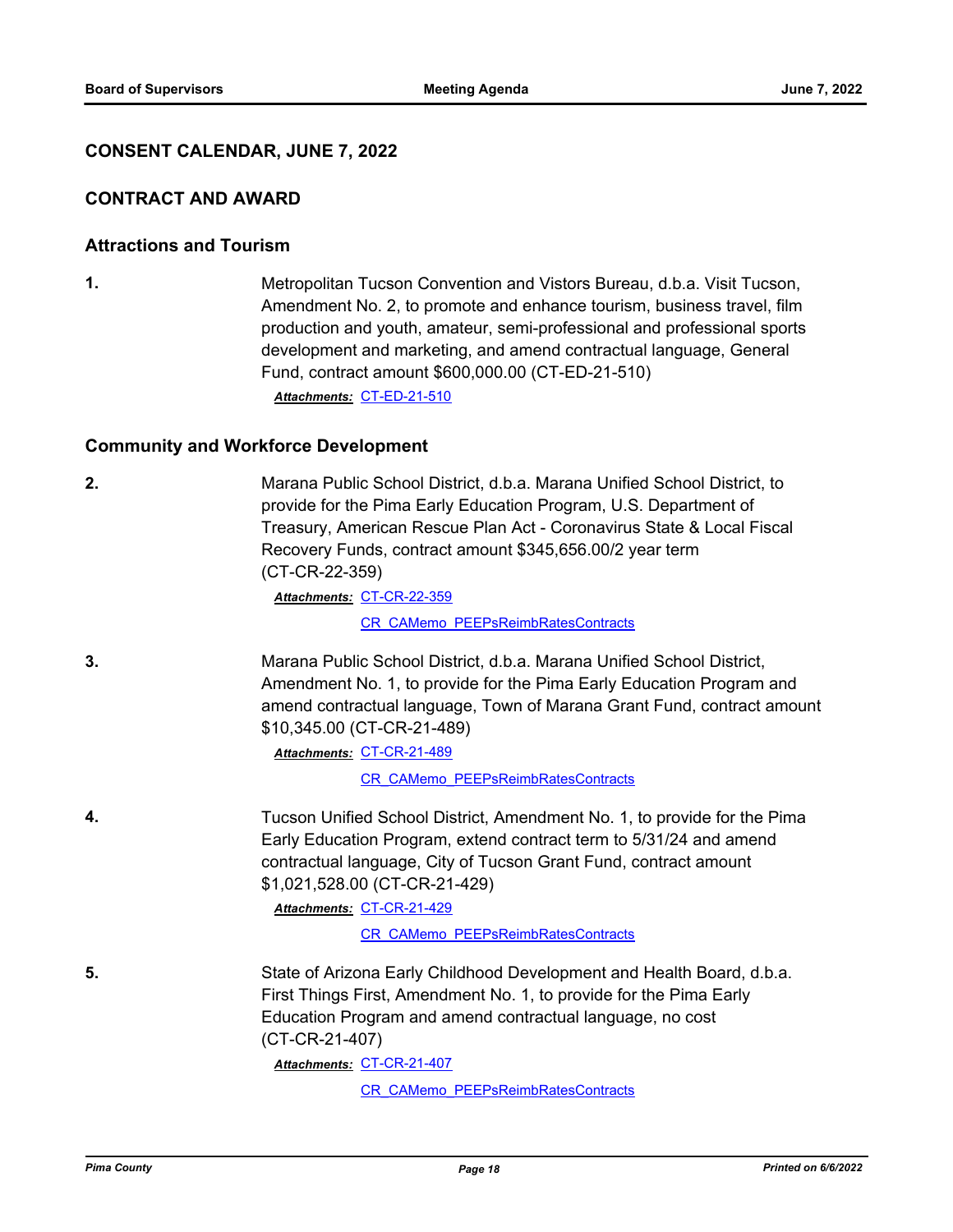| 6.            | Pima County Amphitheater Schools, d.b.a Amphitheater Public Schools,<br>Amendment No. 1, to provide for the Pima Early Education Program and<br>amend contractual language, City of Tucson Grant Fund, contract amount<br>\$633,600.00 decrease (CT-CR-21-416)<br>Attachments: CT-CR-21-416<br><b>CR CAMemo PEEPsReimbRatesContracts</b> |
|---------------|------------------------------------------------------------------------------------------------------------------------------------------------------------------------------------------------------------------------------------------------------------------------------------------------------------------------------------------|
| 7.            | Portable Practical Educational Preparation, Inc., to provide for workforce<br>development services (adults), USDOL/ADES WIOA Fund, contract<br>amount \$252,098.04 (CT-CR-22-298)<br>Attachments: CT-CR-22-298                                                                                                                           |
| 8.            | Portable Practical Educational Preparation, Inc., to provide for workforce<br>development services (dislocated workers), USDOL/ADES WIOA Fund,<br>contract amount \$143,637.62 (CT-CR-22-299)<br>Attachments: CT-CR-22-299                                                                                                               |
| 9.            | City of Tucson, to provide an intergovernmental cooperative agreement for<br>the Consortium of the Federal Home Program for Federal Fiscal Years<br>2023 - 2025, no cost/3 year term (CTN-CR-22-146)<br>Attachments: CTN-CR-22-146                                                                                                       |
| <b>Health</b> |                                                                                                                                                                                                                                                                                                                                          |
| 10.           | The Tohono O'odham Nation, to provide an intergovernmental agreement<br>for COVID-19 Health Disparities grant funds, Centers for Disease Control<br>and Prevention via ADHS Fund, contract amount \$199,998.00<br>(CT-HD-22-123)<br>Attachments: CT-HD-22-123                                                                            |
|               | <b>Office of Sustainability and Conservation</b>                                                                                                                                                                                                                                                                                         |
| 11.           | National Park Service, Amendment No. 1, to provide a cooperative<br>agreement to collaborate on conservation, extend contract term to 6/19/27                                                                                                                                                                                            |

agreement to collaborate on conservation, extend contract term to 6/19/27 and amend contractual language, no cost (CTN-SUS-17-209) *Attachments:* [CTN-SUS-17-209](http://pima.legistar.com/gateway.aspx?M=F&ID=0f6eec3f-6bd4-48b3-b5c5-2f4ac615a1d9.pdf)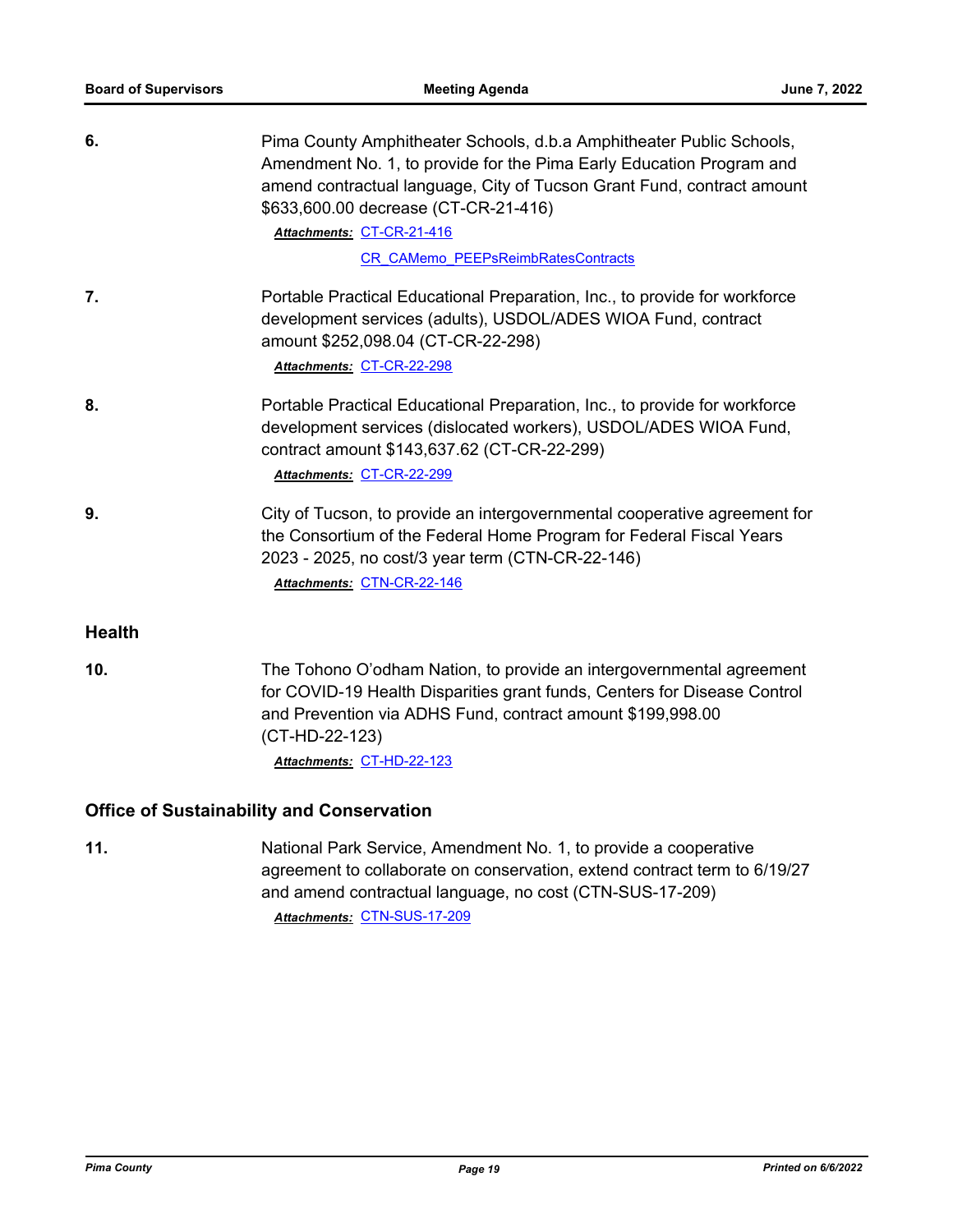#### **Procurement**

| 12.                  | <b>Award</b><br>Award: Master Agreement No. MA-PO-22-168, Sierra Vista Glass, d.b.a.<br>Vista Glass (Headquarters: Tucson, AZ), to provide for as-needed and<br>emergency glass repair. This master agreement is for an initial term of one<br>(1) year in the annual award amount of \$380,000.00 (including sales tax)<br>and includes four (4) one-year renewal options. Funding Source: General<br>Fund. Administering Department: Facilities Management.<br>Attachments: PO AwardMA-PO-22-168 |
|----------------------|----------------------------------------------------------------------------------------------------------------------------------------------------------------------------------------------------------------------------------------------------------------------------------------------------------------------------------------------------------------------------------------------------------------------------------------------------------------------------------------------------|
| 13.                  | Arizona Communication Experts, Inc., Solutions i3, L.L.C., and Sturgeon<br>Electric Company, Inc., to provide a job order master agreement for<br>structured cabling services, Various Funds, contract amount<br>\$2,000,000.00 (MA-PO-22-179) Facilities Management<br>Attachments: MA-PO-22-179                                                                                                                                                                                                  |
| 14.                  | Motorola Solutions, Inc., Amendment No. 5, to provide for Spillman<br>software, professional services, maintenance and support, amend<br>contractual language and scope of services, General Fund, contract<br>amount \$180,000.00 (MA-PO-18-330) Information Technology and Sheriff<br>Attachments: MA-PO-18-330                                                                                                                                                                                  |
| <b>Real Property</b> |                                                                                                                                                                                                                                                                                                                                                                                                                                                                                                    |
| 15.                  | Conterra Ultra Broadband, L.L.C., Amendment No. 1, to provide for a<br>Nonexclusive Right-of-Way Use License for a communications system<br>(Lic-0269), extend contract term to 3/6/27 and amend contractual<br>language, contract amount \$1,980.00 revenue (CTN-IT-17-161)<br>Attachments: CTN-IT-17-161                                                                                                                                                                                         |
| 16.                  | Global Water - Rincon Water Company Inc., to provide for a Nonexclusive<br>Right-of-Way Use License for public utility facilities (Lic-0337), no cost/25<br>year term (CTN-RPS-22-154)<br>Attachments: CTN-RPS-22-154                                                                                                                                                                                                                                                                              |
| 17.                  | Sprint Spectrum Realty Company, L.L.C., Amendment No. 3, to provide a<br>master agreement for wireless communications facilities and site-specific<br>supplemental agreements for specified locations, extend contract term to<br>6/5/30 and amend contractual language, contract amount \$242,724.99<br>revenue (CTN-RPS-22-73)<br>Attachments: CTN-RPS-22-73                                                                                                                                     |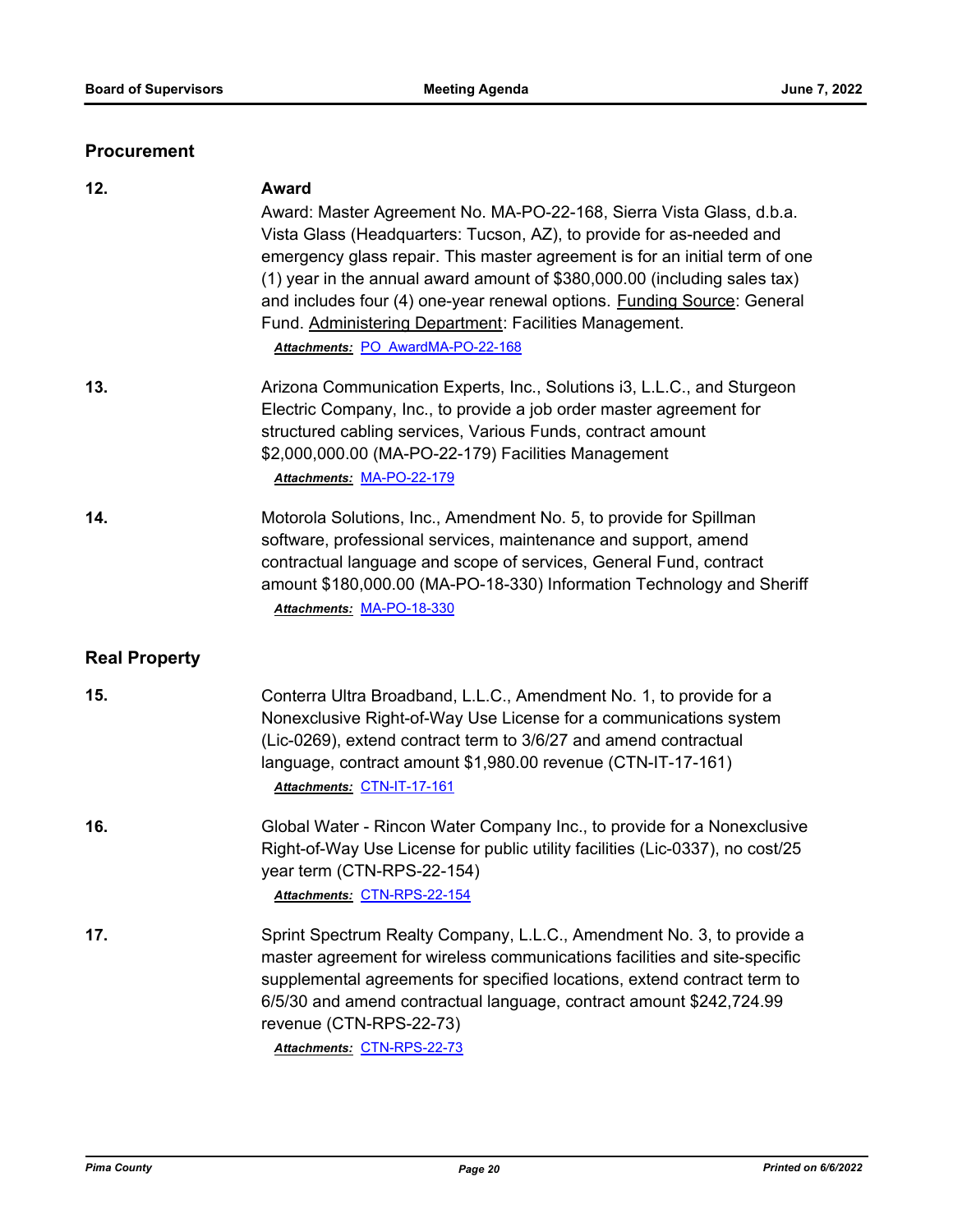# **Regional Wastewater Reclamation**

| 18.            | Metropolitan Domestic Water Improvement District, Amendment No. 2, to<br>provide for wastewater billing and collection services, extend contract term<br>to 6/30/23 and amend contractual language, RWRD Enterprise Fund,<br>contract amount \$478,800.00 (CT-WW-20-306)<br>Attachments: CT-WW-20-306    |
|----------------|----------------------------------------------------------------------------------------------------------------------------------------------------------------------------------------------------------------------------------------------------------------------------------------------------------|
| 19.            | Town of Oro Valley, Amendment No. 1, to provide for wastewater billing<br>and collection services, extend contract term to 6/30/23 and amend<br>contractual language, RWRD Enterprise Fund, contract amount<br>\$435,600.00 (CT-WW-21-367)<br>Attachments: CT-WW-21-367                                  |
| <b>Sheriff</b> |                                                                                                                                                                                                                                                                                                          |
| 20.            | Town of Oro Valley, to provide for video court hearings of municipal<br>prisoners, contract amount \$5,000.00 revenue (CTN-SD-22-134)<br>Attachments: CTN-SD-22-134                                                                                                                                      |
|                | <b>GRANT APPLICATION/ACCEPTANCE</b>                                                                                                                                                                                                                                                                      |
| 21.            | <b>Acceptance - Community and Workforce Development</b><br>U.S. Department of Housing and Urban Development, to provide for the<br>HOME Investment Partnership Subrecipient Agreement between City of<br>Tucson and Pima County, \$3,750,000.00/3 year term (GTAW 22-127)<br>Attachments: GR GTAW 22-127 |
| 22.            | <b>Acceptance - Grants Management and Innovation</b><br>Emergency Food and Shelter Program - Phase ARPA-R, to provide for the<br>Humanitarian relief for individuals at imminent risk of homelessness,<br>\$580,632.00 (GTAW 22-116)<br>Attachments: GR_GTAW 22-116                                      |
| 23.            | <b>Acceptance - Health</b><br>Arizona Department of Health Services, to provide for the Pima County HIV<br>Surveillance Program, \$60,682.00/4 year term (GTAW 22-123)<br>Attachments: GR GTAW 22-123                                                                                                    |
| 24.            | <b>Acceptance - Health</b><br>Arizona Department of Health Services, to provide for the Well Woman<br>Health Check Program, \$518,100.00 (GTAW 22-124)<br>Attachments: GR_GTAW 22-124                                                                                                                    |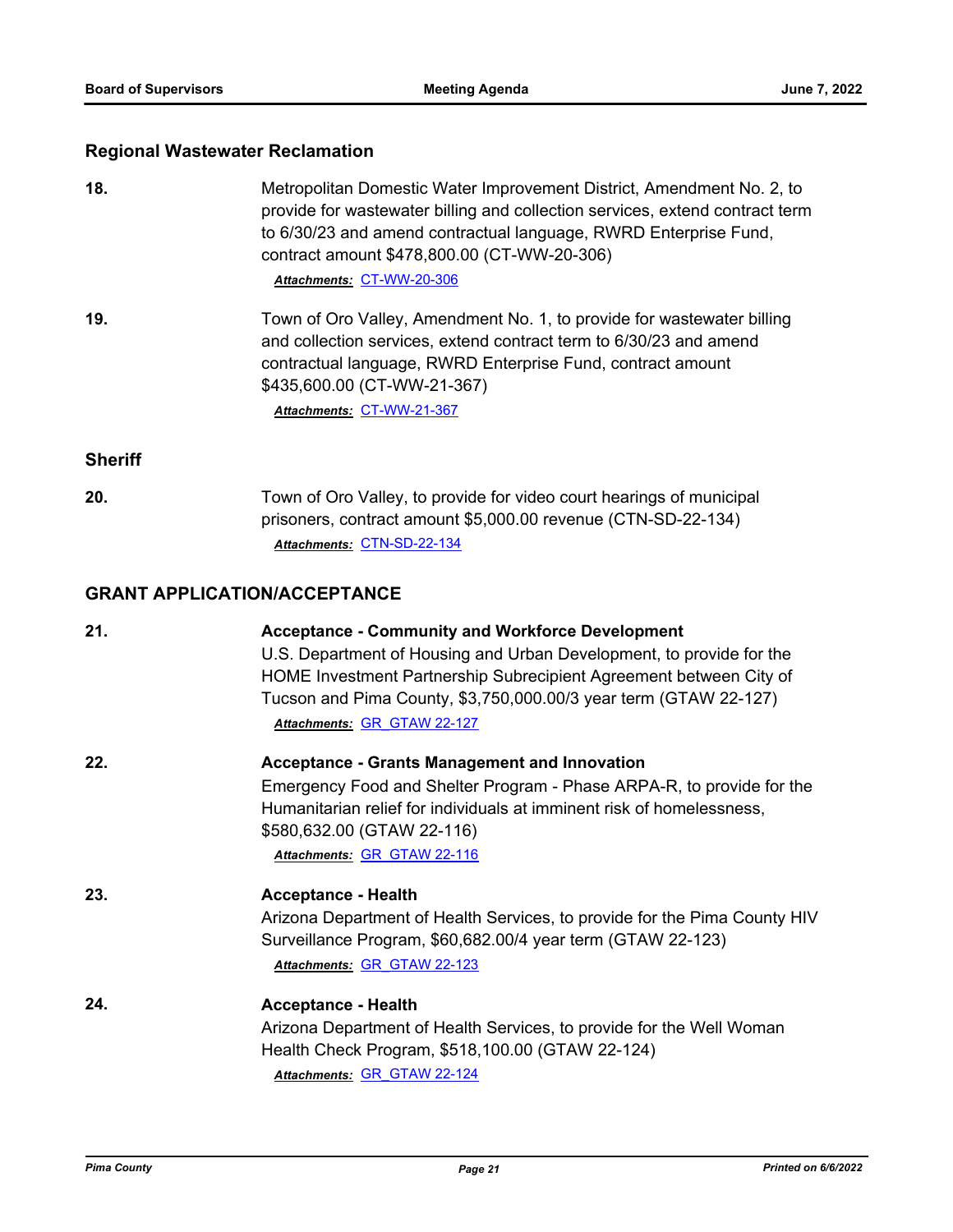| 25. | <b>Acceptance - Health</b>                                                                                                                                                                                                          |
|-----|-------------------------------------------------------------------------------------------------------------------------------------------------------------------------------------------------------------------------------------|
|     | Exact Sciences Corporation, to provide for the Unrestricted Grant                                                                                                                                                                   |
|     | Agreement for colorectal cancer prevention, screening and care                                                                                                                                                                      |
|     | coordination, \$124,850.00 (GTAW 22-115)                                                                                                                                                                                            |
|     | Attachments: GR GTAW 22-115                                                                                                                                                                                                         |
| 26. | <b>Acceptance - Health</b>                                                                                                                                                                                                          |
|     | Arizona Department of Health Services, Amendment No. 2, to provide for<br>the Health Start Program and extend grant term to 7/5/23, \$201,860.00<br>(GTAM 22-90)                                                                    |
|     | Attachments: GR GTAM 22-90                                                                                                                                                                                                          |
| 27. | <b>Acceptance - Justice Services</b>                                                                                                                                                                                                |
|     | U.S. Department of Justice, Bureau of Justice Assistance via the Arizona<br>Criminal Justice Commission, to provide for the Arizona Coronavirus<br>Emergency Supplemental Funding Program, \$91,030.00/3 year term<br>(GTAW 22-111) |
|     | Attachments: GR GTAW 22-111                                                                                                                                                                                                         |
| 28. | <b>Acceptance - Natural Resources, Parks and Recreation</b>                                                                                                                                                                         |
|     | Arizona Game and Fish Commission, Amendment No. 1, to provide for the<br>shooting range development grant and extend grant term to 6/1/23, no cost<br>(GTAM 22-84)                                                                  |
|     | Attachments: GR GTAM 22-84                                                                                                                                                                                                          |
| 29. | <b>Acceptance - Pima County Attorney's Office</b>                                                                                                                                                                                   |
|     | U.S. Department of Justice, OJP, Amendment No. 3, to provide for the                                                                                                                                                                |
|     | Pima County Attorney's Office Mitigation of Coronavirus Exposure,                                                                                                                                                                   |
|     | \$36,665.04 (GTAM 22-94)                                                                                                                                                                                                            |
|     | Attachments: GR GTAM 22-94                                                                                                                                                                                                          |
| 30. | <b>Acceptance - Pima Animal Care Center</b>                                                                                                                                                                                         |
|     | Friends of Pima Animal Care, Amendment No. 3, to provide a funding                                                                                                                                                                  |
|     | agreement extension for Vet Care at PACC and extend grant term to                                                                                                                                                                   |
|     | 6/30/23, \$250,000.00 (GTAM 22-93)                                                                                                                                                                                                  |
|     | Attachments: GR GTAM 22-93                                                                                                                                                                                                          |
| 31. | <b>Acceptance - Public Defense Services</b>                                                                                                                                                                                         |
|     | U.S. Department of Health and Human Services, Administration for                                                                                                                                                                    |
|     | Children and Families, Children's Bureau, Amendment No. 9, to provide<br>for the Title IV-E Federal Foster Care Matching Funds, \$442,596.94<br>(GTAM 22-87)                                                                        |
|     | Attachments: GR GTAM 22-87                                                                                                                                                                                                          |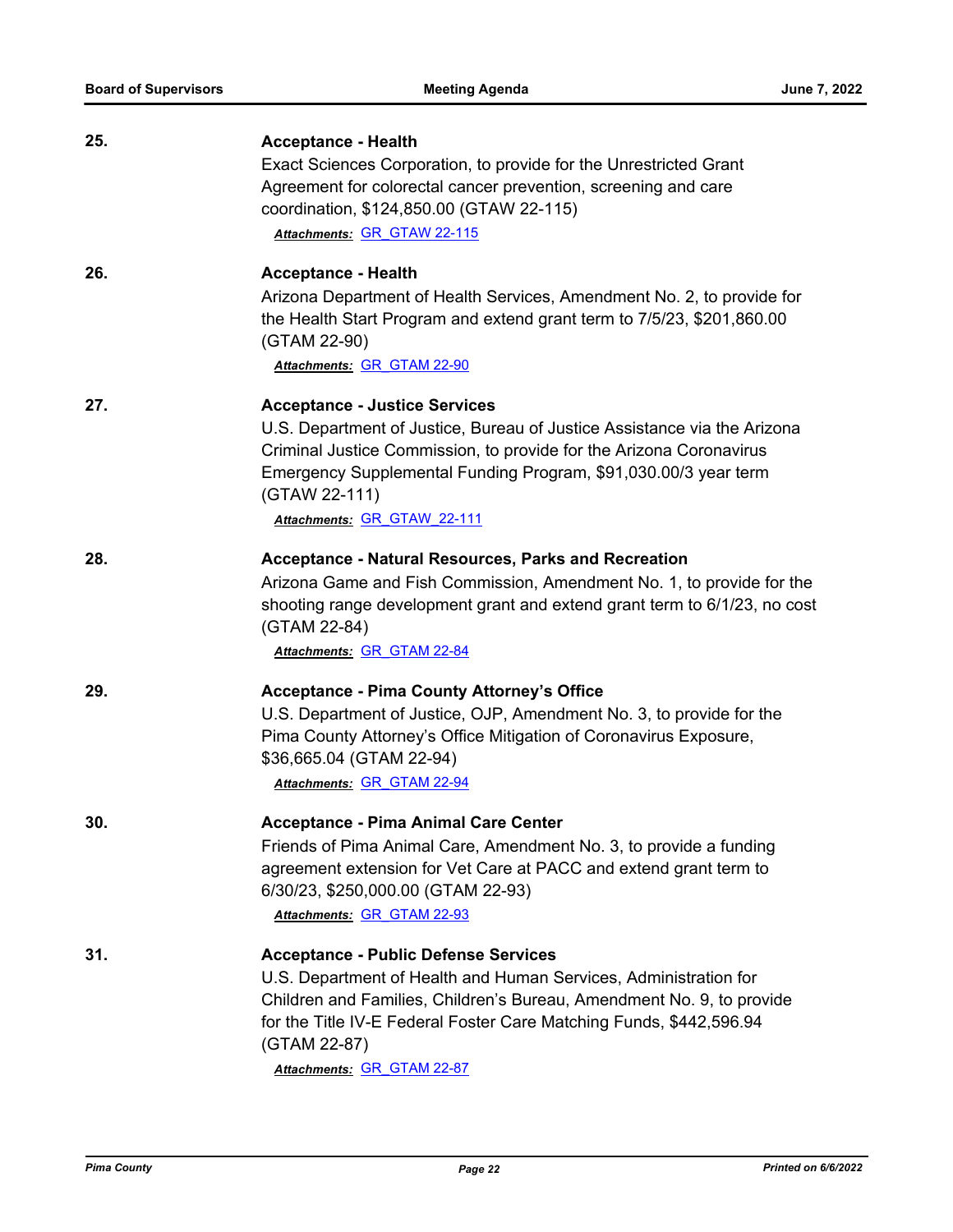| 32. | <b>Acceptance - Sheriff</b><br>Arizona Criminal Justice Commission, Amendment No. 1, to provide for<br>the Arizona Coronavirus Emergency Supplemental Funding Program and<br>extend grant term to 1/31/23, \$51,850.00 (GTAM 22-82)<br>Attachments: GR GTAM 22-82                                                                                                                                                                                                                                          |
|-----|------------------------------------------------------------------------------------------------------------------------------------------------------------------------------------------------------------------------------------------------------------------------------------------------------------------------------------------------------------------------------------------------------------------------------------------------------------------------------------------------------------|
| 33. | <b>Acceptance - Sheriff</b><br>Executive Office of the President, Office of National Drug Control Policy, to<br>provide for the High Intensity Drug Trafficking Areas Program,<br>\$1,060,923.00 (GTAW 22-125)<br>Attachments: GR GTAW 22-125                                                                                                                                                                                                                                                              |
| 34. | <b>Acceptance - Sheriff</b><br>Governor's Office of Highway Safety, to provide for the Governor's Office of<br>Highway Safety Prop 207 BERLA iVe Toolkit, \$9,635.00 (GTAW 22-118)<br>Attachments: GR GTAW 22-118                                                                                                                                                                                                                                                                                          |
| 35. | <b>Acceptance - Sheriff</b><br>Phoenix Police Department, Arizona ICAC Task Force Lead Agency, to<br>provide for the Arizona internet crimes against children, no cost/5 year term<br>(GTAW 22-117)<br>Attachments: GR GTAW 22-117                                                                                                                                                                                                                                                                         |
|     | <b>BOARD, COMMISSION AND/OR COMMITTEE</b>                                                                                                                                                                                                                                                                                                                                                                                                                                                                  |
| 36. | <b>Election Integrity Commission</b><br>Reappointment of Arthur Kerschen. Term expiration: 2/5/24. (Libertarian<br>Party recommendation)<br><b>Attachments: BCC ElectionIntergrityCommissionReappt</b>                                                                                                                                                                                                                                                                                                     |
| 37. | <b>Workforce Investment Board</b><br>A. Appointments of Victor Gonzalez, representing GECD; Philanthropic<br>Organization, to replace Dr. Margaret Higgins and Magdalena<br>Verdugo, representing Workforce; CBO, to replace Michele Bettini.<br>Term expirations: 9/30/24. (Commission recommendations)<br>B. Staff recommends approval of amendments to the Workforce<br>Investment Board By-Laws.<br><b>Attachments: BCC WorkforceInvestmentBoardAppts</b><br><b>BCC WorkforceInvestmentBoardBylaws</b> |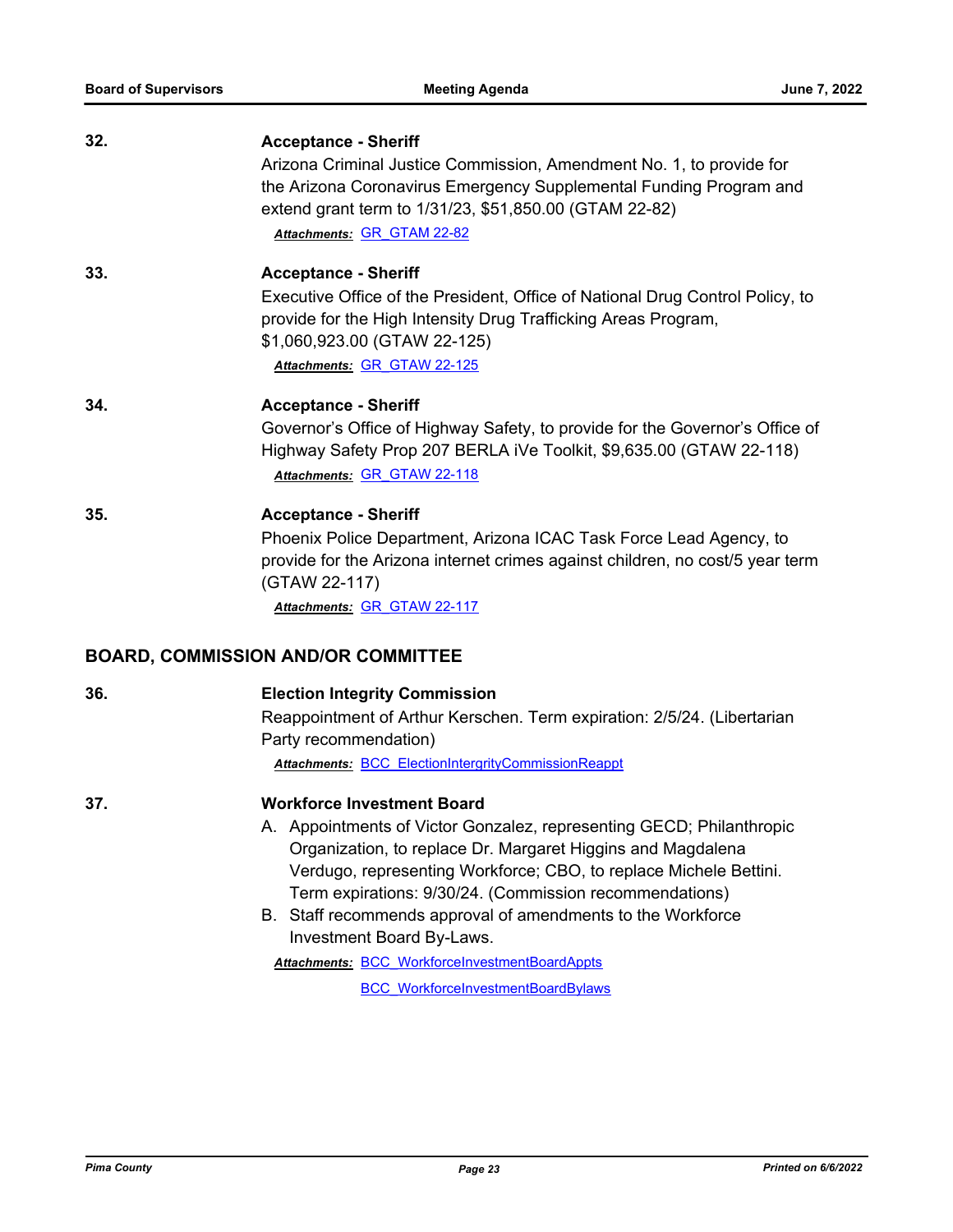#### **SPECIAL EVENT LIQUOR LICENSE/TEMPORARY EXTENSION OF PREMISES/ PATIO PERMIT/WINE FAIR/WINE FESTIVAL/JOINT PREMISES PERMIT APPROVED PURSUANT TO RESOLUTION NO. 2019-68**

#### **38. Special Event**

- Robert Shevlin, Rotary Club of Green Valley, Santa Cruz Valley Regional Hospital, 4455 I-19 Frontage Road, Green Valley, May 26, 2022.
- · Kelly Wild, Tucson Rebels Fastpitch, Brandi Fenton Park, 3482 E. River Road, Tucson, June 4, 2022.

#### **39. Temporary Extension**

- · 06100203, Jeffrey Craig Miller, Hot Rods Old Vail, 10500 E. Old Vail Road, Tucson, May 11, 12, 13, 14, 15, 18, 19, 20, 21, 22, 25, 26, 27, 28, 29, June 1, 2, 3, 4, 5, 8, 9, 10, 11, 12, 15, 16, 17, 18, 19, 22, 23, 24, 25, 26, 29, 30, July 1, 2, 3 and 4, 2022.
- · 07100326, Thomas Robert Aguilera, Tucson Hop Shop, 3230 N. Dodge Boulevard, Tucson, May 22, 2022.
- · 12104529, Kevin Arnold Kramber, Wild Garlic Grill, 2870 E. Skyline Drive, Tucson, June 1, 2022 through January 1, 2023.

#### **FINANCE AND RISK MANAGEMENT**

#### **40. Duplicate Warrants - For Ratification**

Dana Dent \$150.00; Dana Dent \$150.00; National Archives and Records Administration \$50.00; IDentisource, L.L.C. \$746.37; West Publishing Corporation \$730.79; HSL La Reserve Properties, L.L.C. \$7,825.42; Sonia Nieto \$4,200.00; Melissa Rogers \$45.00; Salvation Army \$1,461.02; GRI River Center, L.L.C. \$2,216.78; Banner-University Medical Center South Campus, L.L.C. \$42,134.84.

**Attachments: FN DuplicateWarrants** 

#### **JUSTICE COURT**

#### **41. Judge Pro Tempore Appointments**

Appointments of Judges Pro Tempore of the Pima County Consolidated, Green Valley and Ajo Justice Courts for the period of July 1, 2022 through June 30, 2023:

John Davis; Carmen Dolny; Maria Felix; Charles Harrington; Paul Julien; Frederick S. Klein; Ronald J. Newman; Sarah R. Simmons and Brick P. Storts, Ill.

*Attachments:* [JCT\\_JudgeProTemporeAppts](http://pima.legistar.com/gateway.aspx?M=F&ID=1444a118-a13e-4c62-8414-fe2c25943370.pdf)